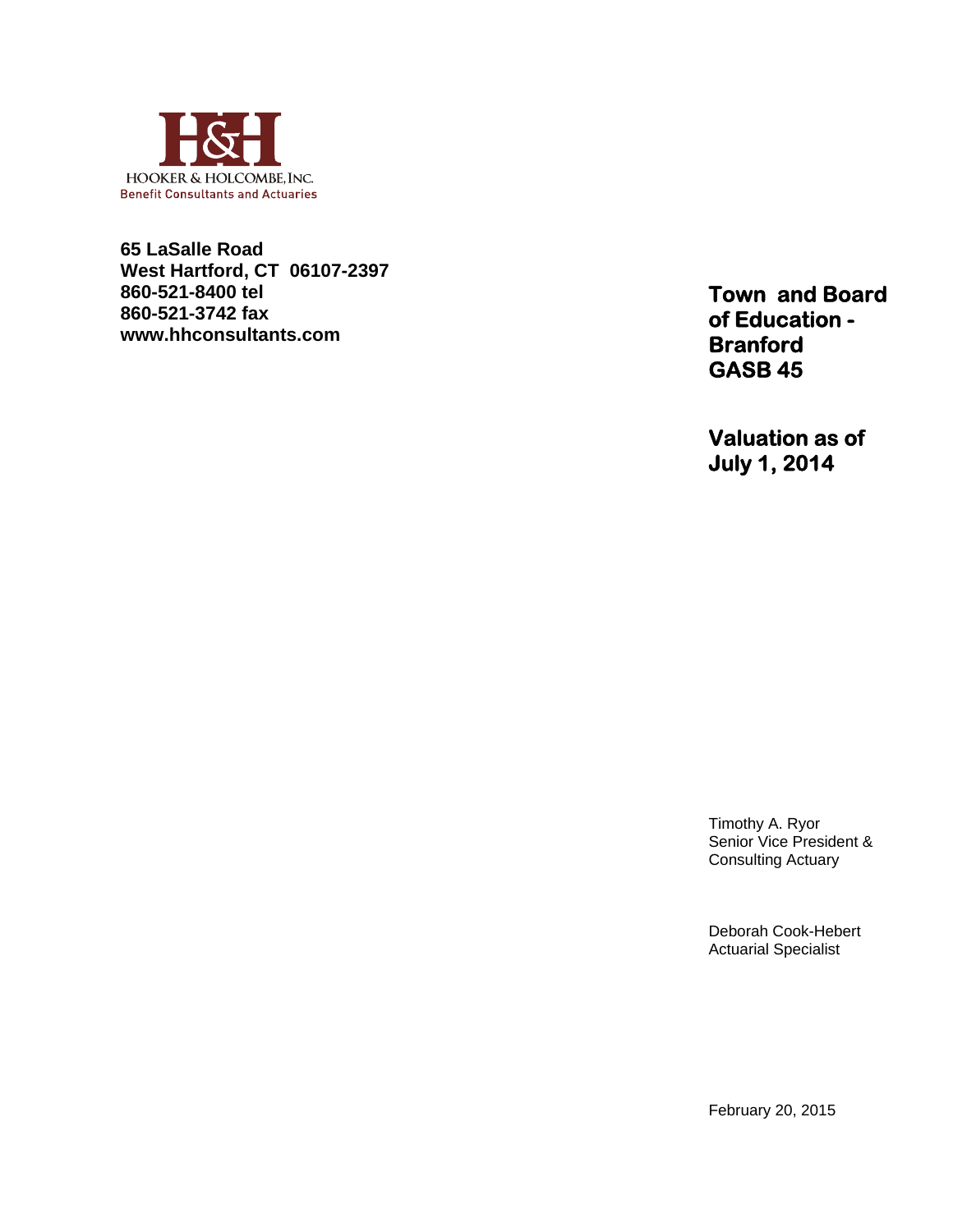## **Table of Contents**

| Annual Required Contribution (ARC) for                               |
|----------------------------------------------------------------------|
| Actuarial Accrued Liability and Annual Required Contribution (ARC) - |
|                                                                      |
|                                                                      |
|                                                                      |
|                                                                      |
|                                                                      |
|                                                                      |
|                                                                      |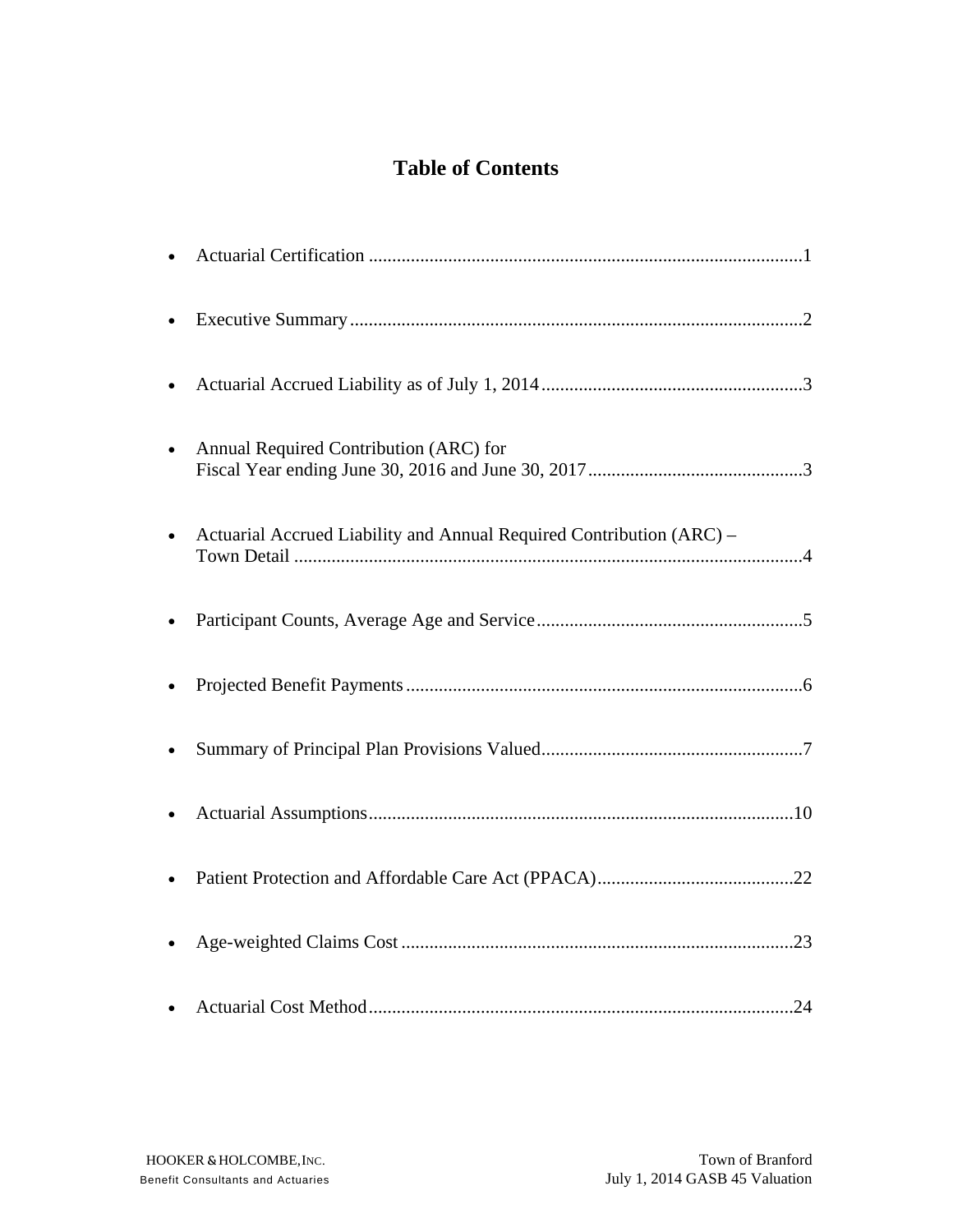### **Actuarial Certification**

This report presents the results of the July 1, 2014 Actuarial Valuation for the Town of Branford's post-retirement benefits other than pension (OPEB) for the purpose of estimating the funded status of the Plan and determining the Annual Required Contribution (ARC) for the fiscal years ending June 30, 2016 and June 30, 2017. This report is intended to satisfy the requirements of Connecticut General Statute 7-450a. This report may not be appropriate for any other purpose.

The valuation has been performed in accordance with generally accepted actuarial principles and practices. It is intended to comply with all applicable Actuarial Standards of Practice.

I certify that the actuarial assumptions and methods that were selected by me and represent my best estimate of anticipated actuarial experience under the Plan.

In preparing this valuation, I have relied on employee data provided by the Town of Branford. I have audited neither the employee data nor the financial information, although I have reviewed them for reasonableness.

The results in this valuation report are based on the Plan as summarized in the *Plan Provisions* section of this report and the actuarial assumptions and methods detailed in the *Description of Actuarial Methods and Assumptions* section of this report.

Future actuarial measurements may differ significantly from the current measurements presented in this report due to such factors as: plan experience differing from that anticipated by the economic or demographic assumptions; changes in economic or demographic assumptions; increases or decreases expected as part of the natural operation of the methodology used for these measurements (such as the end of an amortization period or additional cost or contribution requirements based on the Plan's funded status); and changes in plan provisions or applicable law. Due to the limited scope of this report, an analysis of the potential range of such future measurements has not been performed.

I am a member of the American Academy of Actuaries and meet its Qualification Standards to render the actuarial opinion contained herein.

 $\overline{a}$ 

Timothy A. Ryor, FSPA, FCA, MAAA Enrolled Actuary

February 20, 2015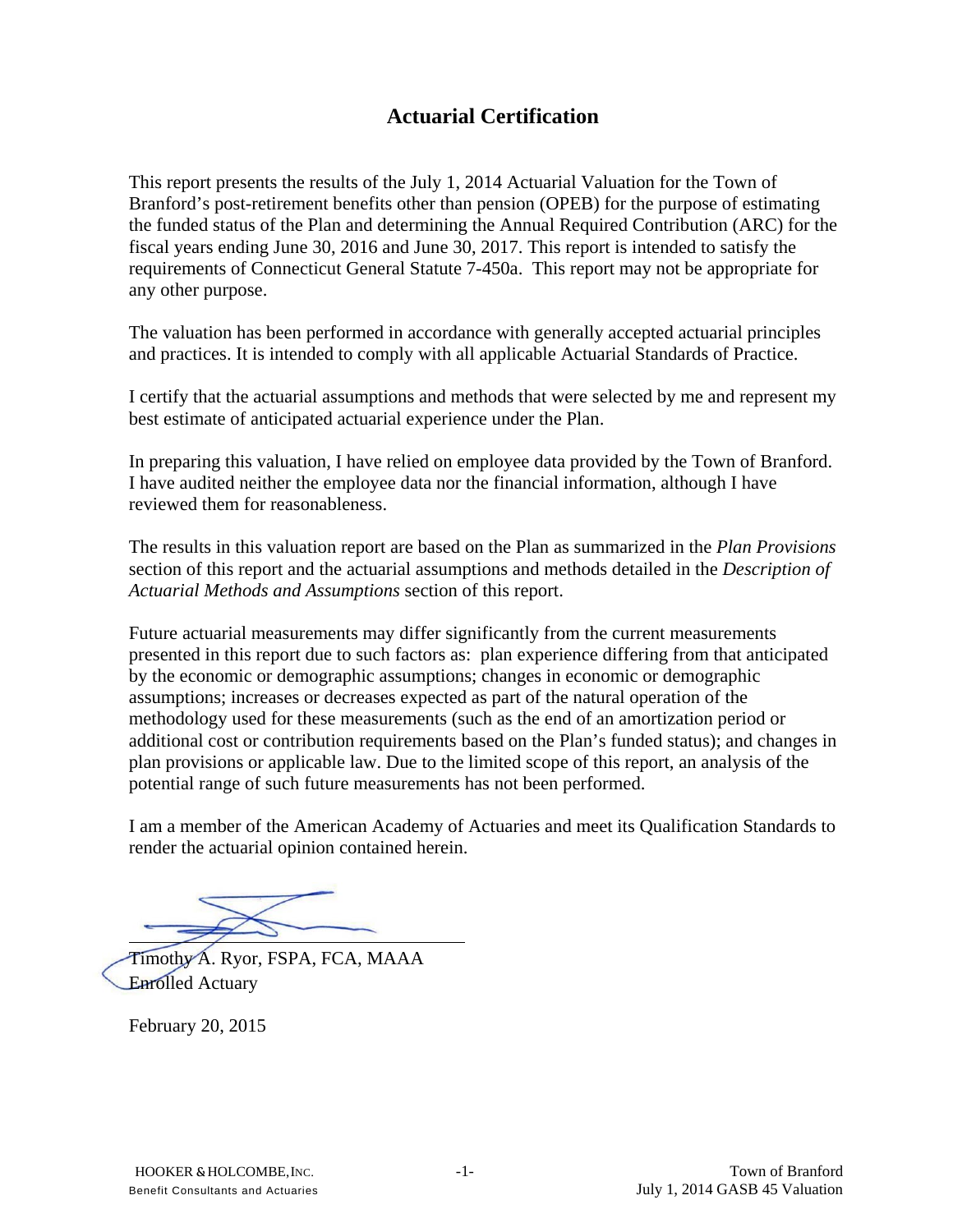### **Executive Summary**

The July 1, 2014 accrued liability of \$22,798,733 is slightly higher than anticipated. The reasons for this increase include:

- Medical premiums for the Town were up slightly more than anticipated, while Board of Education premiums were down.
- Change in the discount rate from 7.25% to 7.00%
- Revision in trend to 9% for 2014 decreasing by 1% to an ultimate rate of 5%.

The July 1, 2014 valuation reflects the impact of the High Cost Plan Excise Tax. Effective in 2018, there will be an excise tax of 40% on medical benefit costs in excess of certain thresholds. The threshold is \$11,850 for single coverage and \$30,950 for family coverage retirees under age 65. There are lower thresholds for Medicare eligible retirees.

| <b>Schedule of Funding Status and Funding Progress</b> |                                     |                                                                   |                               |                     |                           |                                                                      |  |  |  |
|--------------------------------------------------------|-------------------------------------|-------------------------------------------------------------------|-------------------------------|---------------------|---------------------------|----------------------------------------------------------------------|--|--|--|
| <b>Actuarial</b><br><b>Valuation Date</b>              | <b>Actuarial Value</b><br>of Assets | <b>Actuarial</b><br><b>Accrued</b><br><b>Liabilities</b><br>(AAL) | <b>Unfunded AAL</b><br>(UAAL) | <b>Funded Ratio</b> | Covered<br><b>Payroll</b> | $\overline{\text{UAAL}}$ as a<br>Percentage<br>of Covered<br>Payroll |  |  |  |
| 7/1/2008                                               | \$0                                 | \$16,496,800                                                      | \$16,496,800                  | 0%                  | \$41,807,100              | 40%                                                                  |  |  |  |
| 7/1/2010                                               | 4,134,000                           | 17,271,300                                                        | 13,137,300                    | 24%                 | 39,028,800                | 34%                                                                  |  |  |  |
| 7/1/2012                                               | 5,856,346                           | 20,977,792                                                        | 15, 121, 446                  | 28%                 | 39,169,500                | 39%                                                                  |  |  |  |
| 7/1/2014                                               | 9,510,785                           | 22,798,733                                                        | 13,287,948                    | 42%                 | 48,861,400                | 27%                                                                  |  |  |  |

| <b>History of Annual Required</b><br><b>Contribution (ARC)</b> |                                                    |  |  |  |  |
|----------------------------------------------------------------|----------------------------------------------------|--|--|--|--|
| Year Ended<br><b>June 30</b>                                   | <b>Annual</b><br>Required<br>Contribution<br>(ARC) |  |  |  |  |
| 2009                                                           | \$1,818,900                                        |  |  |  |  |
| 2010                                                           | 1,955,400                                          |  |  |  |  |
| 2011                                                           | 1,997,300                                          |  |  |  |  |
| 2012                                                           | 1,613,400                                          |  |  |  |  |
| 2013                                                           | 1,651,000                                          |  |  |  |  |
| 2014                                                           | 1,790,540                                          |  |  |  |  |
| 2015                                                           | 1,835,900                                          |  |  |  |  |
| 2016                                                           | 1,847,914                                          |  |  |  |  |
| 2017                                                           | 1,907,215                                          |  |  |  |  |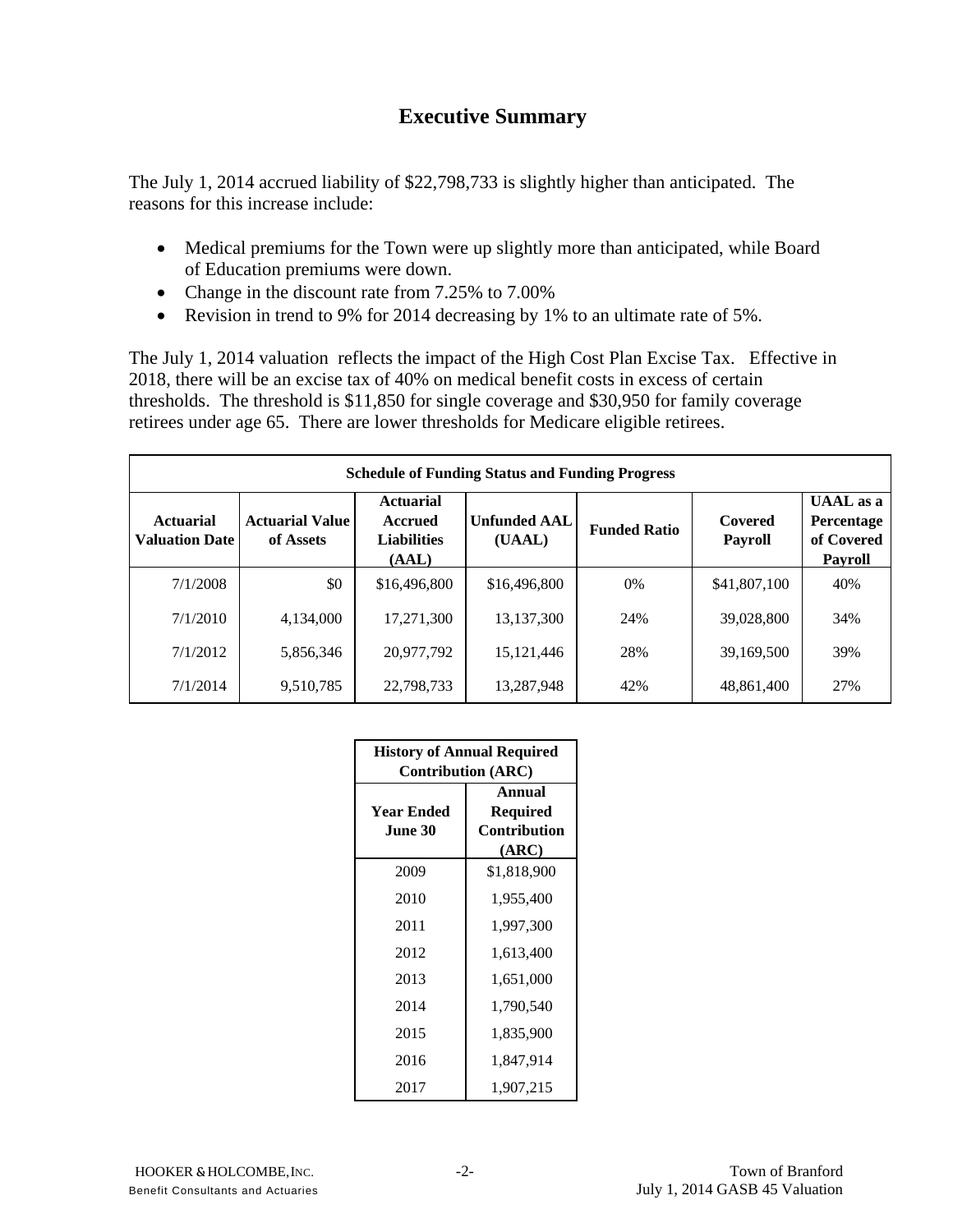# **Actuarial Accrued Liabilities and Annual Required Contribution (ARC)**

Liabilities and assets were valued as of July 1, 2014. The July 1, 2014 results were used to determine the Annual Required Contribution for the fiscal years ending June 30, 2016 and June 30, 2017.

| <b>GASB 45 Unfunded Actuarial Accrued Liability (UAAL)</b> |                          |                          |                                 |  |  |  |
|------------------------------------------------------------|--------------------------|--------------------------|---------------------------------|--|--|--|
| <b>Actuarial Accrued</b><br>Liability (AAL) 7/1/2014       | Town                     | <b>BOE</b>               | <b>Combined Town</b><br>and BOE |  |  |  |
| Actives<br>Retirees                                        | \$9,949,939<br>6,087,390 | \$2,720,889<br>4,040,515 | \$12,670,828<br>10,127,905      |  |  |  |
| Total                                                      | 16,037,329               | 6,761,404                | 22,798,733                      |  |  |  |
| Assets 7/1/2014                                            | 8,188,305                | 1,322,480                | 9,510,785                       |  |  |  |
| Unfunded Actuarial Accrued<br>Liability (UAAL) 7/1/2014    | \$7,849,024              | \$5,438,924              | \$13,287,948                    |  |  |  |

| <b>GASB 45 Annual Required Contribution (ARC)</b>                    |             |            |                                 |  |  |  |
|----------------------------------------------------------------------|-------------|------------|---------------------------------|--|--|--|
| <b>Annual Required Contribution</b><br>(ARC) 2015 / 2016 Fiscal Year | Town        | BOE        | <b>Combined Town</b><br>and BOE |  |  |  |
| <b>Normal Cost</b>                                                   | \$667,566   | \$179,574  | \$847,140                       |  |  |  |
| 30 Year Amortization of UAAL                                         | 591,145     | 409,629    | 1,000,774                       |  |  |  |
| Total ARC 2015 / 2016                                                | \$1,258,711 | \$589,203  | \$1,847,914                     |  |  |  |
|                                                                      |             |            |                                 |  |  |  |
| <b>Annual Required Contribution</b><br>(ARC) 2016 / 2017 Fiscal Year | Town        | <b>BOE</b> | <b>Combined Town</b><br>and BOE |  |  |  |
| Normal Cost                                                          | \$714,296   | \$192,145  | \$906,441                       |  |  |  |
| 30 Year Amortization of UAAL                                         | 591,145     | 409,629    | 1,000,774                       |  |  |  |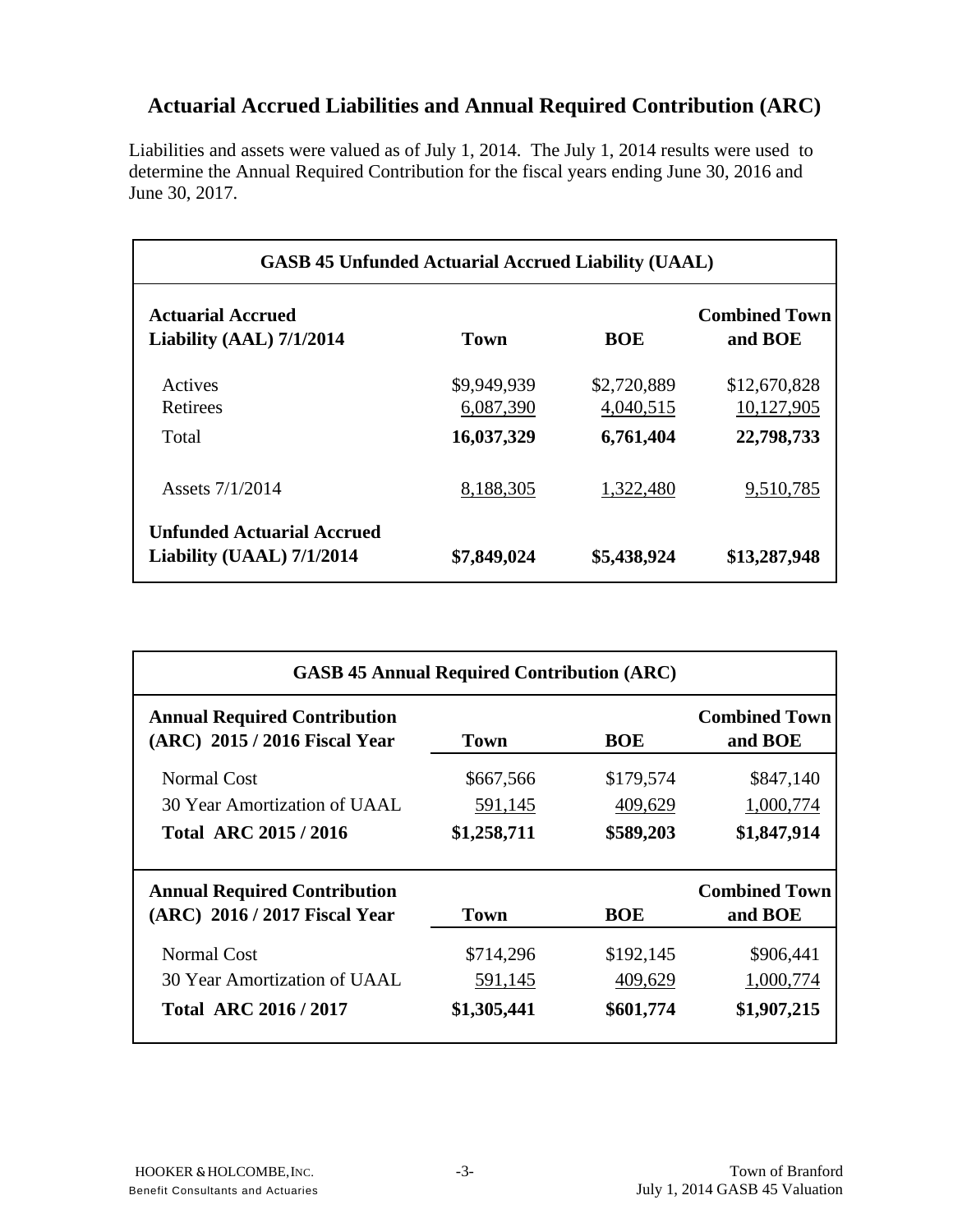# **Actuarial Accrued Liabilities and Annual Required Contribution (ARC)**

| <b>GASB 45 Unfunded Actuarial Accrued Liability (UAAL)</b>     |                                      |                                     |                              |                                      |  |  |
|----------------------------------------------------------------|--------------------------------------|-------------------------------------|------------------------------|--------------------------------------|--|--|
| <b>Actuarial Accrued</b><br>Liability (AAL) 7/1/2014           | <b>Police</b>                        | <b>Fire</b>                         | <b>Other</b><br>Town         | Town<br>Total                        |  |  |
| Actives<br>Retirees<br>Total                                   | 5,119,321<br>5,003,452<br>10,122,773 | 4,082,365<br>1,051,173<br>5,133,538 | 748,253<br>32,765<br>781,018 | 9,949,939<br>6,087,390<br>16,037,329 |  |  |
| Assets 7/1/2014                                                | 5,168,464                            | 2,621,071                           | 398,770                      | 8,188,305                            |  |  |
| <b>Unfunded Actuarial Accrued</b><br>Liability (UAAL) 7/1/2014 | 4,954,309                            | 2,512,467                           | 382,248                      | 7,849,024                            |  |  |

## **Town Detail**

| <b>Annual Required Contribution</b><br>(ARC) 2015 / 2016 Fiscal Year | <b>Police</b> | <b>Fire</b>    | <b>Other</b><br>Town        | <b>Town</b><br><b>Total</b> |
|----------------------------------------------------------------------|---------------|----------------|-----------------------------|-----------------------------|
| Normal Cost                                                          | 334,531       | 260,410        | 72,625                      | 667,566                     |
| 30 Year Amortization of UAAL.                                        | 373,131       | <u>189,225</u> | 28,789                      | <u>591,145</u>              |
| <b>Total ARC 2015 / 2016</b>                                         | 707,662       | 449,635        | 101,414                     | 1,258,711                   |
| <b>Annual Required Contribution</b><br>(ARC) 2016 / 2017 Fiscal Year | <b>Police</b> | <b>Fire</b>    | <b>Other</b><br><b>Town</b> | <b>Town</b><br><b>Total</b> |
|                                                                      |               |                |                             |                             |
| Normal Cost                                                          | 357,948       | 278,639        | 77,709                      | 714,296                     |
| 30 Year Amortization of UAAL                                         | 373,131       | 189,225        | 28,789                      | 591,145                     |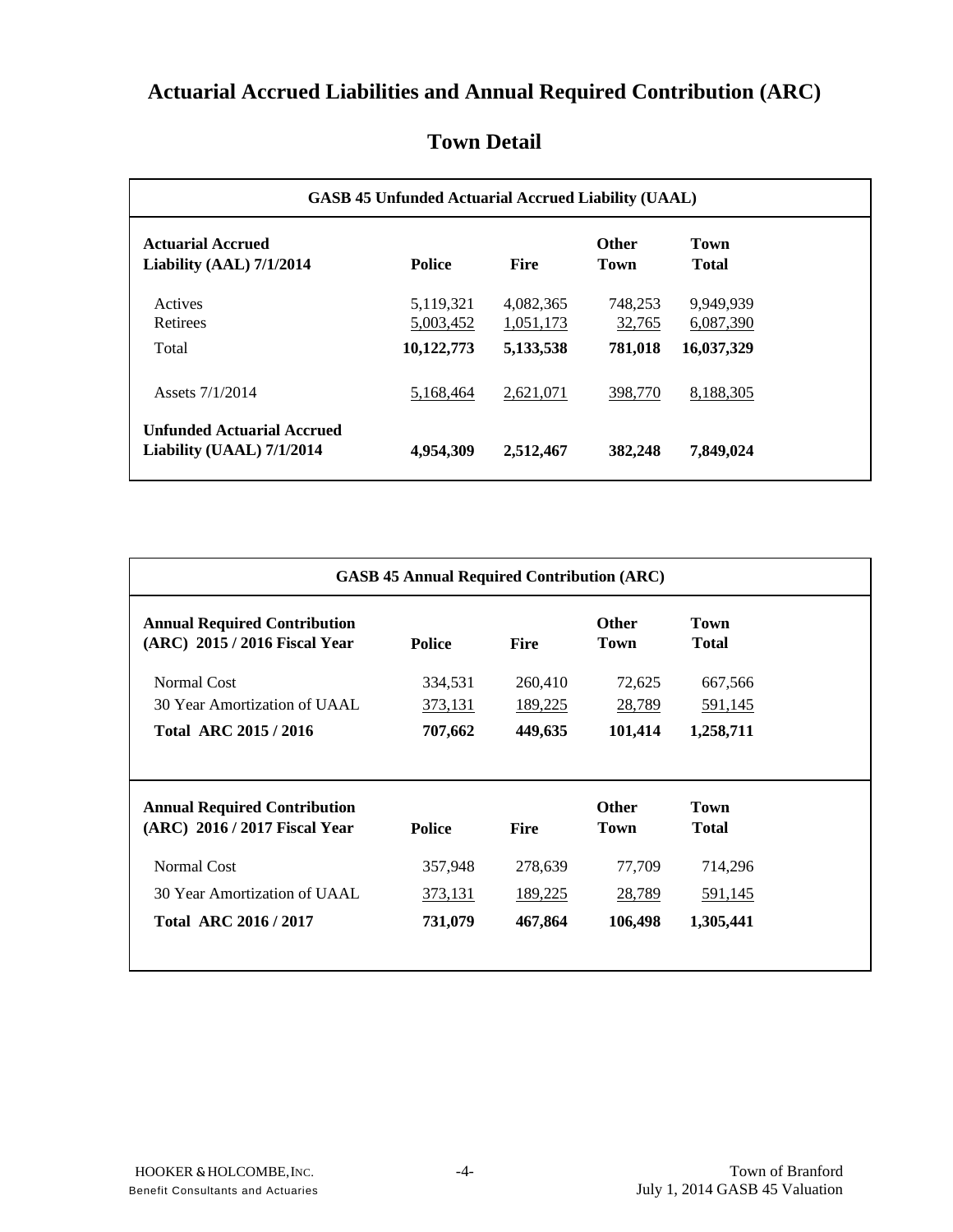#### **Participant Counts and Average Attained AgeAs of July 1, 2014**

| <b>Participant Counts</b> |                            |                 |                            |              |  |  |  |
|---------------------------|----------------------------|-----------------|----------------------------|--------------|--|--|--|
| Group                     | <b>Active Participants</b> | <b>Retirees</b> | <b>Spouses of Retirees</b> | <b>Total</b> |  |  |  |
| Town                      | 130                        | 4               | ↑                          | 136          |  |  |  |
| Police                    | 50                         | 35              | 11                         | 96           |  |  |  |
| Fire                      | 36                         | $\overline{4}$  | $\mathfrak{D}$             | 42           |  |  |  |
| Non-certified BOE         | 45                         |                 |                            | 47           |  |  |  |
| <b>Certified BOE</b>      | 341                        | $\overline{44}$ | 9                          | 394          |  |  |  |
| Total                     | 602                        | 88              | 25                         | 715          |  |  |  |

| <b>Average Age and Service</b> |                                                  |                                             |                                                   |                                                                 |  |  |  |
|--------------------------------|--------------------------------------------------|---------------------------------------------|---------------------------------------------------|-----------------------------------------------------------------|--|--|--|
| Group                          | <b>Average Attained</b><br><b>Age of Actives</b> | <b>Average Service of</b><br><b>Actives</b> | <b>Average Attained</b><br><b>Age of Retirees</b> | <b>Average Attained</b><br>Age of Spouses of<br><b>Retirees</b> |  |  |  |
| Town                           | 52.5                                             | 12.2                                        | 59.0                                              | 56.0                                                            |  |  |  |
| Police                         | 42.3                                             | 13.0                                        | 69.7                                              | 61.6                                                            |  |  |  |
| Fire                           | 44.0                                             | 14.2                                        | 55.8                                              | 57.5                                                            |  |  |  |
| Non-certified BOE              | 52.5                                             | 10.8                                        | 59.0                                              | 59.0                                                            |  |  |  |
| <b>Certified BOE</b>           | 44.5                                             | 11.4                                        | 66.5                                              | 66.8                                                            |  |  |  |
| Total                          | 46.6                                             | 11.9                                        | 66.9                                              | 62.6                                                            |  |  |  |

## **Participant Counts and Average Attained Age As of July 1, 2012**

| <b>Participant Counts</b> |                            |                 |                            |              |  |  |
|---------------------------|----------------------------|-----------------|----------------------------|--------------|--|--|
| Group                     | <b>Active Participants</b> | <b>Retirees</b> | <b>Spouses of Retirees</b> | <b>Total</b> |  |  |
| Town                      | 134                        |                 |                            | 144          |  |  |
| Police                    | 49                         | 37              | 15                         | 101          |  |  |
| Fire                      | 34                         |                 |                            | 39           |  |  |
| Non-certified BOE         | 41                         |                 |                            | 42           |  |  |
| Certified BOE             | <u>327</u>                 | $\frac{43}{2}$  | 15                         | <u>385</u>   |  |  |
| Total                     | 585                        | 92              |                            | 711          |  |  |

| <b>Average Age and Service</b> |                                                  |                                             |                                                   |                                                                 |  |  |  |
|--------------------------------|--------------------------------------------------|---------------------------------------------|---------------------------------------------------|-----------------------------------------------------------------|--|--|--|
| Group                          | <b>Average Attained</b><br><b>Age of Actives</b> | <b>Average Service of</b><br><b>Actives</b> | <b>Average Attained</b><br><b>Age of Retirees</b> | <b>Average Attained</b><br>Age of Spouses of<br><b>Retirees</b> |  |  |  |
| Town                           | 52.1                                             | 12.6                                        | 60.7                                              | 57.7                                                            |  |  |  |
| Police                         | 44.3                                             | 15.7                                        | 70.2                                              | 63.4                                                            |  |  |  |
| Fire                           | 42.4                                             | 12.5                                        | 53.8                                              | 61.0                                                            |  |  |  |
| Non-certified BOE              | 51.3                                             | 9.7                                         | 63.0                                              | N/A                                                             |  |  |  |
| Certified BOE                  | 47.3                                             | 13.6                                        | 68.0                                              | 66.2                                                            |  |  |  |
| Total                          | 48.1                                             | 13.1                                        | 67.7                                              | 64.1                                                            |  |  |  |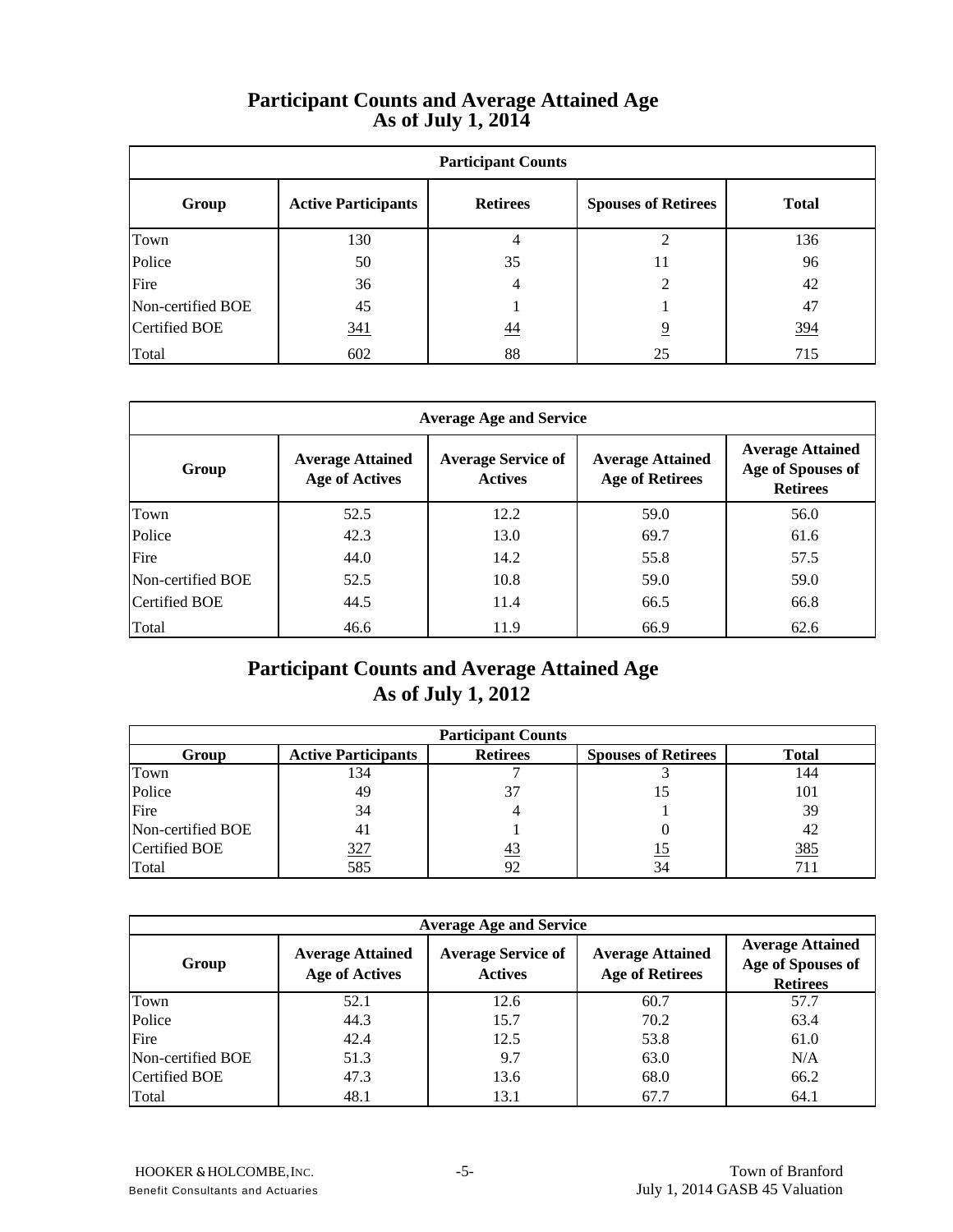| <b>Fiscal Year</b><br><b>July 1st</b> | <b>Currently</b><br><b>Active</b><br><b>Employees</b> | <b>Currently</b><br><b>Retired</b><br><b>Employees</b> | <b>Total</b> |
|---------------------------------------|-------------------------------------------------------|--------------------------------------------------------|--------------|
| 2014                                  | \$50,241                                              | \$766,532                                              | \$816,773    |
| 2015                                  | 158,936                                               | 737,483                                                | 896,419      |
| 2016                                  | 263,145                                               | 707,494                                                | 970,639      |
| 2017                                  | 370,869                                               | 725,561                                                | 1,096,430    |
| 2018                                  | 491,783                                               | 738,477                                                | 1,230,260    |
| 2019                                  | 602,357                                               | 752,631                                                | 1,354,988    |
| 2020                                  | 727,023                                               | 765,073                                                | 1,492,096    |
| 2021                                  | 868,127                                               | 767,089                                                | 1,635,216    |
| 2022                                  | 984,323                                               | 782,273                                                | 1,766,596    |
| 2023                                  | 1,136,776                                             | 811,452                                                | 1,948,228    |
| 2024                                  | 1,282,869                                             | 807,345                                                | 2,090,214    |
| 2025                                  | 1,423,345                                             | 806,352                                                | 2,229,697    |
| 2026                                  | 1,563,376                                             | 801,561                                                | 2,364,937    |
| 2027                                  | 1,766,505                                             | 807,352                                                | 2,573,857    |
| 2028                                  | 1,918,155                                             | 825,671                                                | 2,743,826    |
| 2029                                  | 1,991,611                                             | 841,128                                                | 2,832,739    |
| 2030                                  | 2,149,397                                             | 802,493                                                | 2,951,890    |
| 2031                                  | 2,316,420                                             | 809,224                                                | 3,125,644    |
| 2032                                  | 2,465,817                                             | 790,116                                                | 3,255,933    |
| 2033                                  | 2,565,338                                             | 789,100                                                | 3,354,438    |

# **Projected Benefit Payments**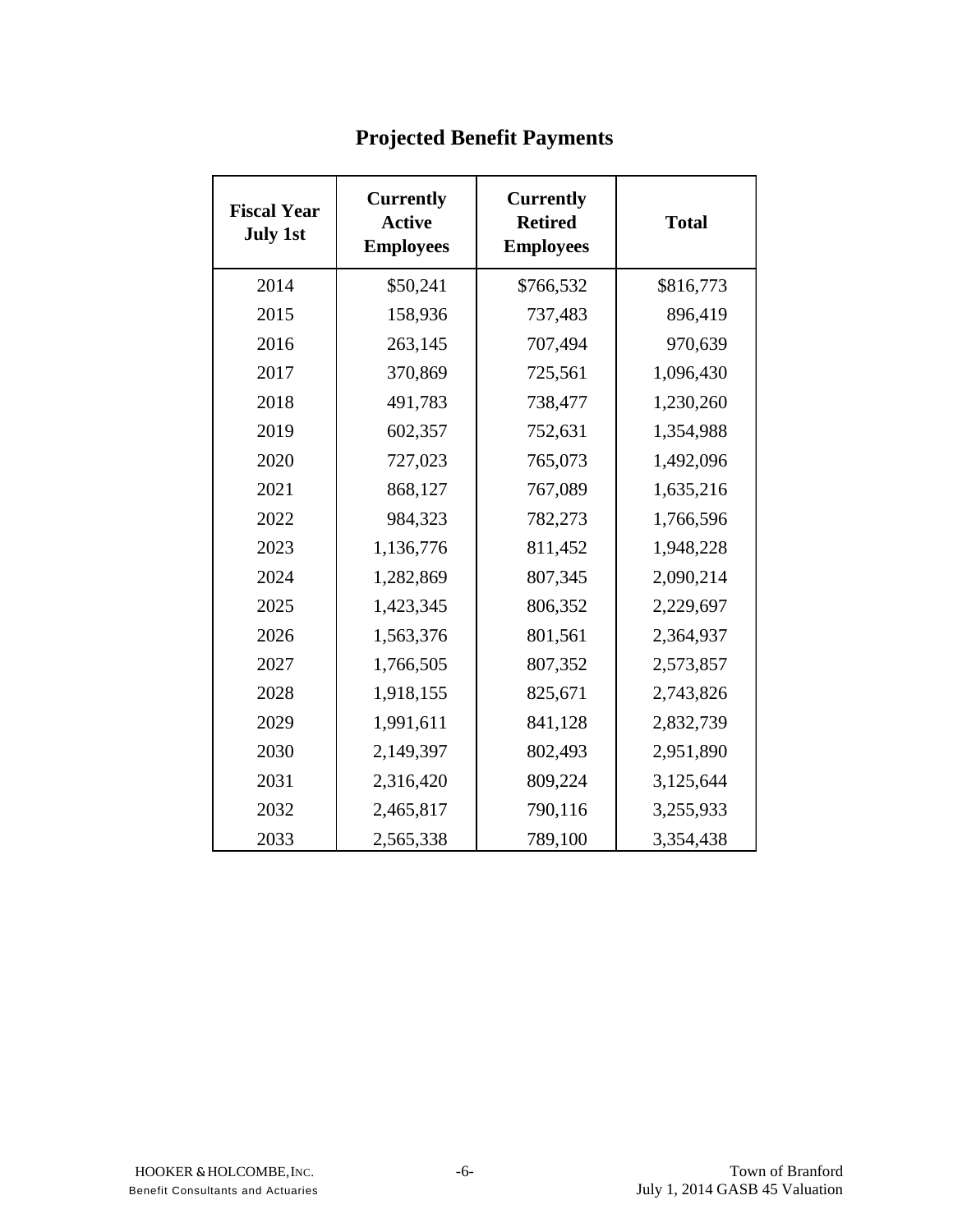# **Summary of Plan Provisions**

*This summary is provided for valuation purposes only. It outlines the major features of the Plan and does not give full details.* 

#### **Town Employees**

|                                                           | with no age requirement.                                                                                                                                                                                                                                                                                                                                                                                                                                                            |
|-----------------------------------------------------------|-------------------------------------------------------------------------------------------------------------------------------------------------------------------------------------------------------------------------------------------------------------------------------------------------------------------------------------------------------------------------------------------------------------------------------------------------------------------------------------|
| Retiree/Spouse<br><b>Cost of Medical Coverage</b>         | The retiree must pay 100% of the premium for medical<br>coverage until age 65. No coverage after age 65.                                                                                                                                                                                                                                                                                                                                                                            |
| Retiree/Spouse<br><b>Dental Coverage</b>                  | None.                                                                                                                                                                                                                                                                                                                                                                                                                                                                               |
| Life Insurance Benefit                                    | None.                                                                                                                                                                                                                                                                                                                                                                                                                                                                               |
| <b>Finance Director</b>                                   |                                                                                                                                                                                                                                                                                                                                                                                                                                                                                     |
| <b>Eligibility for Retiree</b><br><b>Medical Coverage</b> | Age 50 with 15 years of service or 25 years of service<br>with no age requirement.                                                                                                                                                                                                                                                                                                                                                                                                  |
|                                                           |                                                                                                                                                                                                                                                                                                                                                                                                                                                                                     |
| Retiree/Spouse<br><b>Cost of Medical Coverage</b>         | The retiree pays 0% of the premium for their coverage<br>and 50% of the premium for the spouse. Spouse<br>coverage ends on the death of the retiree. If the retiree<br>or spouse is offered comparable insurance coverage,<br>they will not receive insurance through the Town. If<br>there is a premium share, however, the Town will<br>reimburse the retiree. When the retiree or spouse is<br>eligible for Medicare, the Town shall provide a Plan F<br>supplement to Medicare. |
| Retiree/Spouse Cost of<br><b>Dental Coverage</b>          | Same as Medical.                                                                                                                                                                                                                                                                                                                                                                                                                                                                    |

## **Police (including Chief of Police)**

| Eligibility for Medical and |                                              |
|-----------------------------|----------------------------------------------|
| Dental Coverage             | 25 years of service with no age requirement. |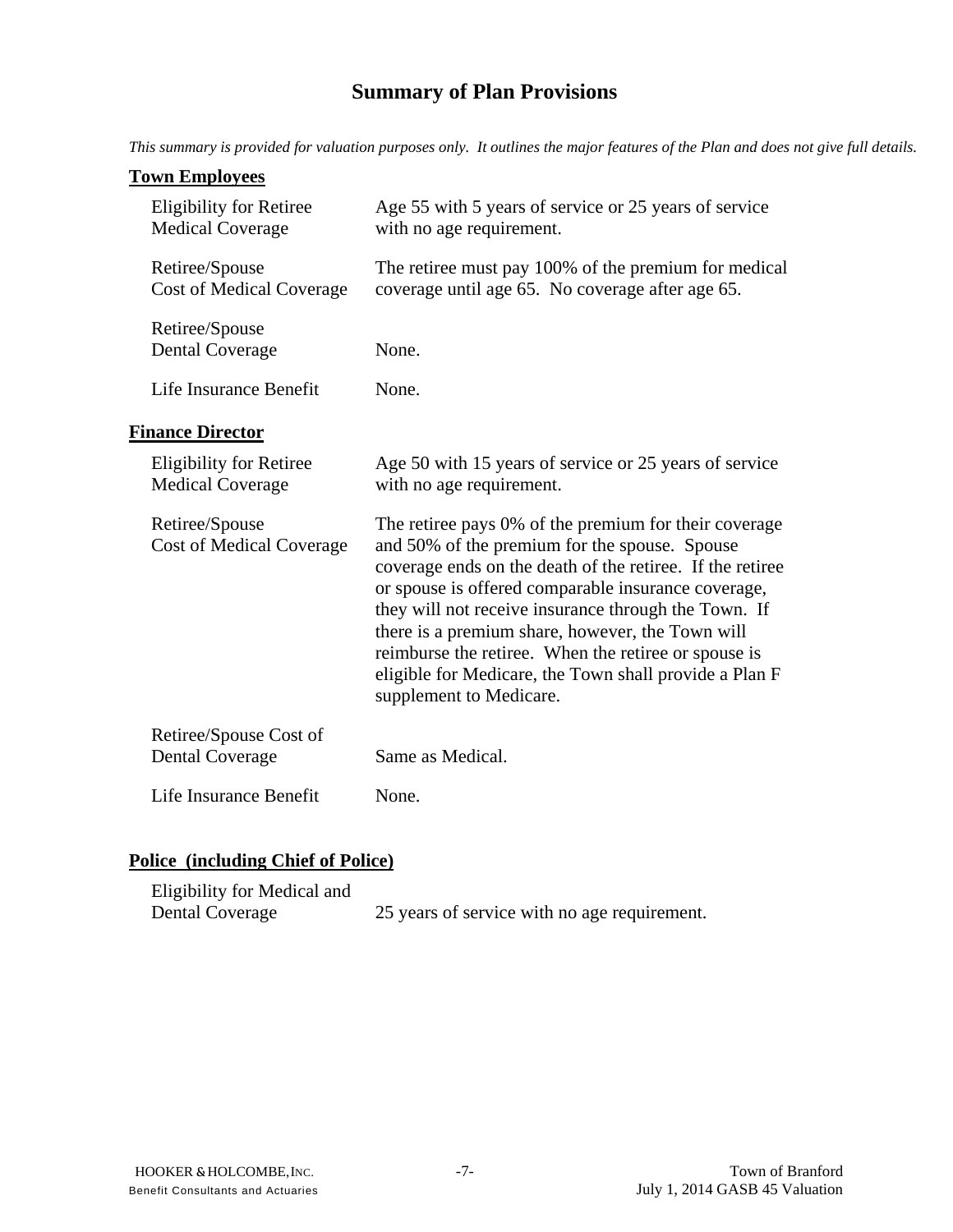## **Summary of Plan Provisions (cont.)**

#### **Police (including Chief of Police) (continued)**

| Retiree/Spouse<br><b>Cost of Medical Coverage</b> | The retiree pays 0% of the premium for their coverage<br>and 50% of the premium for the spouse. Spouse<br>coverage ends on the death of the retiree. If an<br>employee retires prior to age 50, the Town will not<br>contribute toward spouse coverage until the retiree<br>attains age 50. If the retiree or spouse is offered<br>comparable insurance coverage, they will not receive<br>insurance through the Town. If there is a premium<br>share, however, the Town will reimburse the retiree.<br>When the retiree or spouse is eligible for Medicare, the<br>Town shall provide a Plan F supplement to Medicare.<br>For Police hired after January 15, 2010, the spouse<br>does not have access to medical benefits after<br>retirement. |
|---------------------------------------------------|-------------------------------------------------------------------------------------------------------------------------------------------------------------------------------------------------------------------------------------------------------------------------------------------------------------------------------------------------------------------------------------------------------------------------------------------------------------------------------------------------------------------------------------------------------------------------------------------------------------------------------------------------------------------------------------------------------------------------------------------------|
| Retiree/Spouse<br><b>Cost of Dental Coverage</b>  | Same as Medical.                                                                                                                                                                                                                                                                                                                                                                                                                                                                                                                                                                                                                                                                                                                                |
| Life Insurance Benefit                            | None.                                                                                                                                                                                                                                                                                                                                                                                                                                                                                                                                                                                                                                                                                                                                           |

#### **Fire (including Fire Chief/Deputy Fire Marshal and Assistant Fire Chief)**

| Eligibility for Medical and<br><b>Dental Coverage</b> | Age 55 with either 10 years of continuous service or 15<br>years of aggregate service or 25 years of service with no<br>age requirement.                                                                                                                                                                                                                                                                                                                                                            |
|-------------------------------------------------------|-----------------------------------------------------------------------------------------------------------------------------------------------------------------------------------------------------------------------------------------------------------------------------------------------------------------------------------------------------------------------------------------------------------------------------------------------------------------------------------------------------|
| Retiree/Spouse<br><b>Cost of Medical Coverage</b>     | The retiree pays 0% of the premium for their coverage<br>and 50% of the premium for the spouse. Spouse<br>coverage ends on the death of the retiree. If the retiree<br>or spouse is offered comparable insurance coverage,<br>they will not receive insurance through the Town. If<br>there is a premium share, however, the Town will<br>reimburse the retiree. When the retiree or spouse is<br>eligible for Medicare, the Town shall provide a Blue<br>Cross/Blue Shield supplement to Medicare. |
|                                                       | For Fire employees hired after July 1, 2004, the spouse<br>does not have access to medical benefits after<br>retirement.                                                                                                                                                                                                                                                                                                                                                                            |
| Retiree/Spouse                                        |                                                                                                                                                                                                                                                                                                                                                                                                                                                                                                     |
| Cost of Dental Coverage                               | Same as Medical.                                                                                                                                                                                                                                                                                                                                                                                                                                                                                    |
| Life Insurance Benefit                                | None.                                                                                                                                                                                                                                                                                                                                                                                                                                                                                               |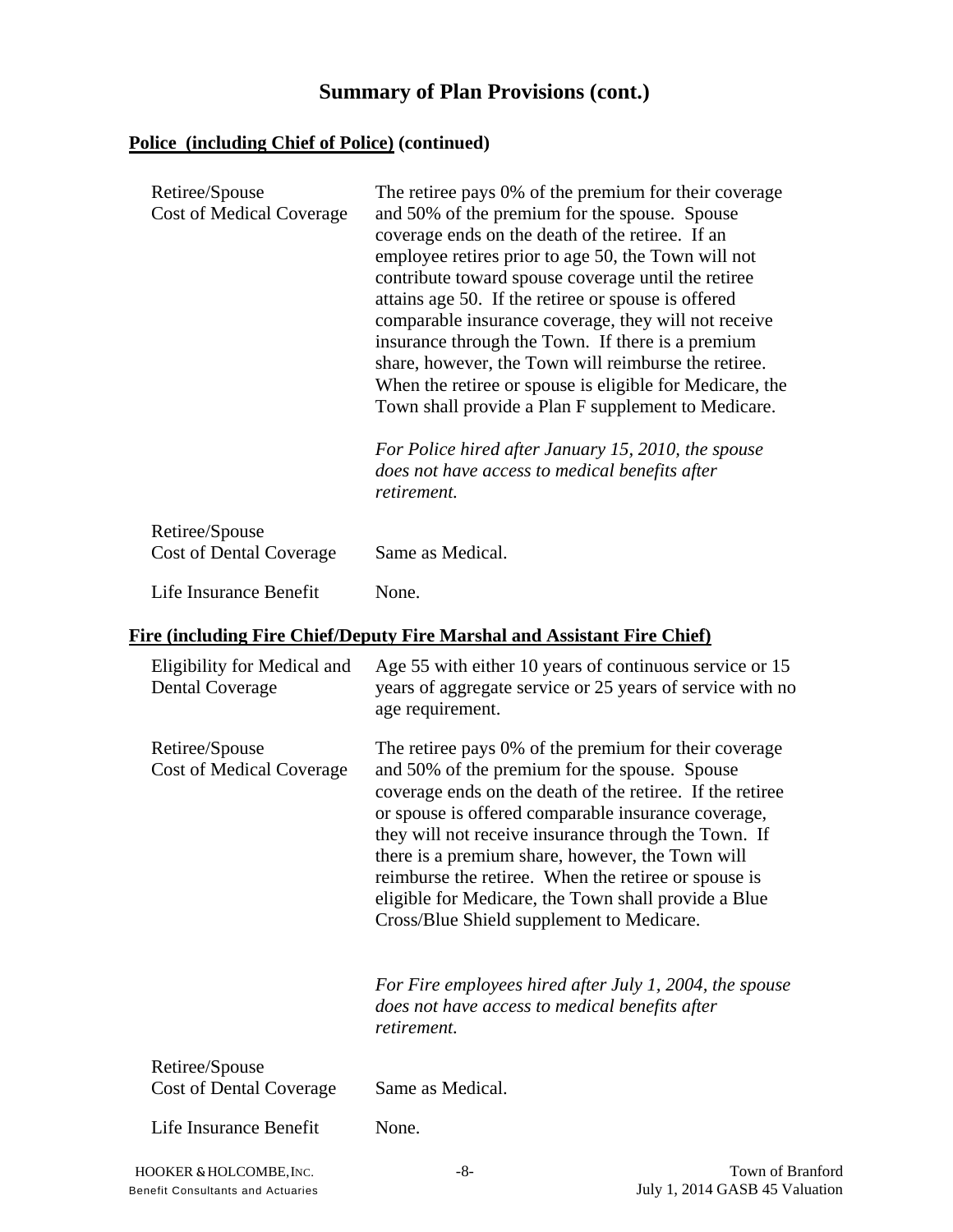## **Summary of Plan Provisions (cont.)**

#### **Board of Education Employees (Other than Certified Staff and Administrators)\***

| <b>Eligibility for Retiree</b>           | Age 55 with 5 years of service or 25 years of service |
|------------------------------------------|-------------------------------------------------------|
| <b>Medical Coverage</b>                  | with no age requirement.                              |
| Retiree/Spouse                           | The retiree must pay 100% of the premium for medical  |
| <b>Cost of Medical Coverage</b>          | coverage until age 65. No coverage after age 65.      |
| Retiree/Spouse<br><b>Dental Coverage</b> | None.                                                 |
| Life Insurance Benefit                   | None.                                                 |

#### **Certified Staff and Administrators**

| Eligibility for Medical,                 | Age 50 with 25 years of service, age 55 with 20 years of |
|------------------------------------------|----------------------------------------------------------|
| Dental and Life Coverage                 | service or age 60 with 10 years of service.              |
| Retiree/Spouse                           | The retiree must pay 100% of the premium for medical     |
| <b>Cost of Medical Coverage</b>          | coverage for themselves or their spouse.                 |
| Retiree/Spouse<br><b>Dental Coverage</b> | None.                                                    |
| Life Insurance Benefit                   | None.                                                    |

 *\* BASS, Professionals, Technical Staff, and Nurses (those hired after October 1, 2011) do not have access to medical insurance after retirement.*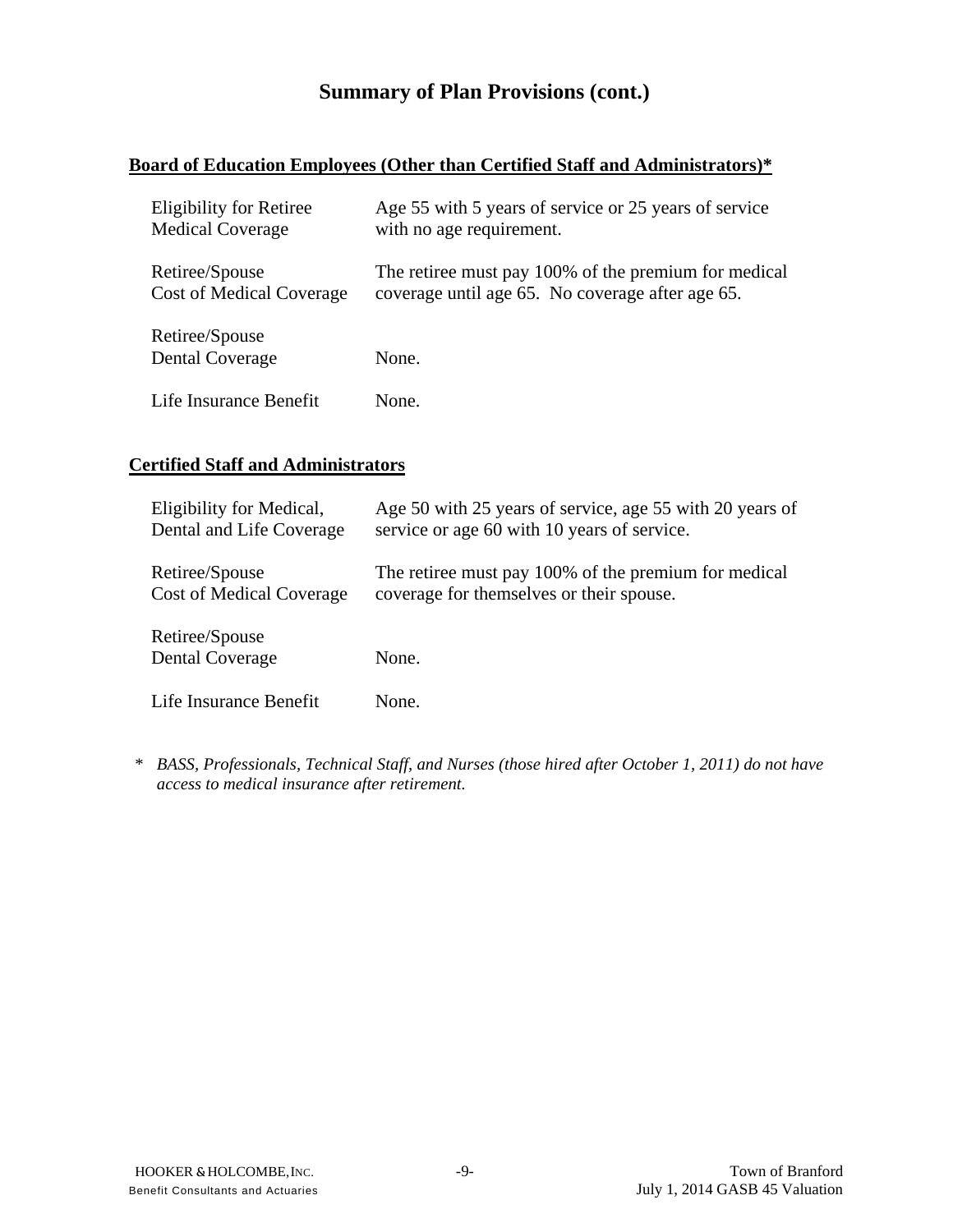# **Actuarial Assumptions Town Employees and Non-Certified BOE**

The actuarial assumptions used in the determination of costs and liabilities are as follows:

Mortality: Pre-65 mortality per table below:

|                               | Rate of                                                                                                                                               |
|-------------------------------|-------------------------------------------------------------------------------------------------------------------------------------------------------|
|                               | $\underline{Age}$<br>mortality                                                                                                                        |
|                               | 20<br>.01%                                                                                                                                            |
|                               | 25<br>.01                                                                                                                                             |
|                               | 30<br>.01                                                                                                                                             |
|                               | 35<br>.02                                                                                                                                             |
|                               | 40<br>.02                                                                                                                                             |
|                               | 45<br>.03                                                                                                                                             |
|                               | 50<br>.05                                                                                                                                             |
|                               | 55<br>.08                                                                                                                                             |
|                               | 60<br>.12                                                                                                                                             |
|                               | Post-retirement: RP 2000 Combined, set forward<br>one year for males and set back one year for<br>females, projected to valuation date with Scale AA. |
| <b>Mortality Improvement:</b> | Pre-65: None                                                                                                                                          |
|                               | Post-retirement: Projected to date of decrement<br>using Scale AA (generational mortality).                                                           |
| Retirement:                   | Per table below (shown as sample rates):                                                                                                              |
|                               | Rate of                                                                                                                                               |
|                               | Retirement<br>Age                                                                                                                                     |
|                               | 45<br>15%                                                                                                                                             |
|                               | 50<br>15                                                                                                                                              |
|                               | 55<br>7                                                                                                                                               |
|                               | 60<br>10                                                                                                                                              |
|                               | 65<br>20                                                                                                                                              |
|                               | 70<br>15                                                                                                                                              |

75

100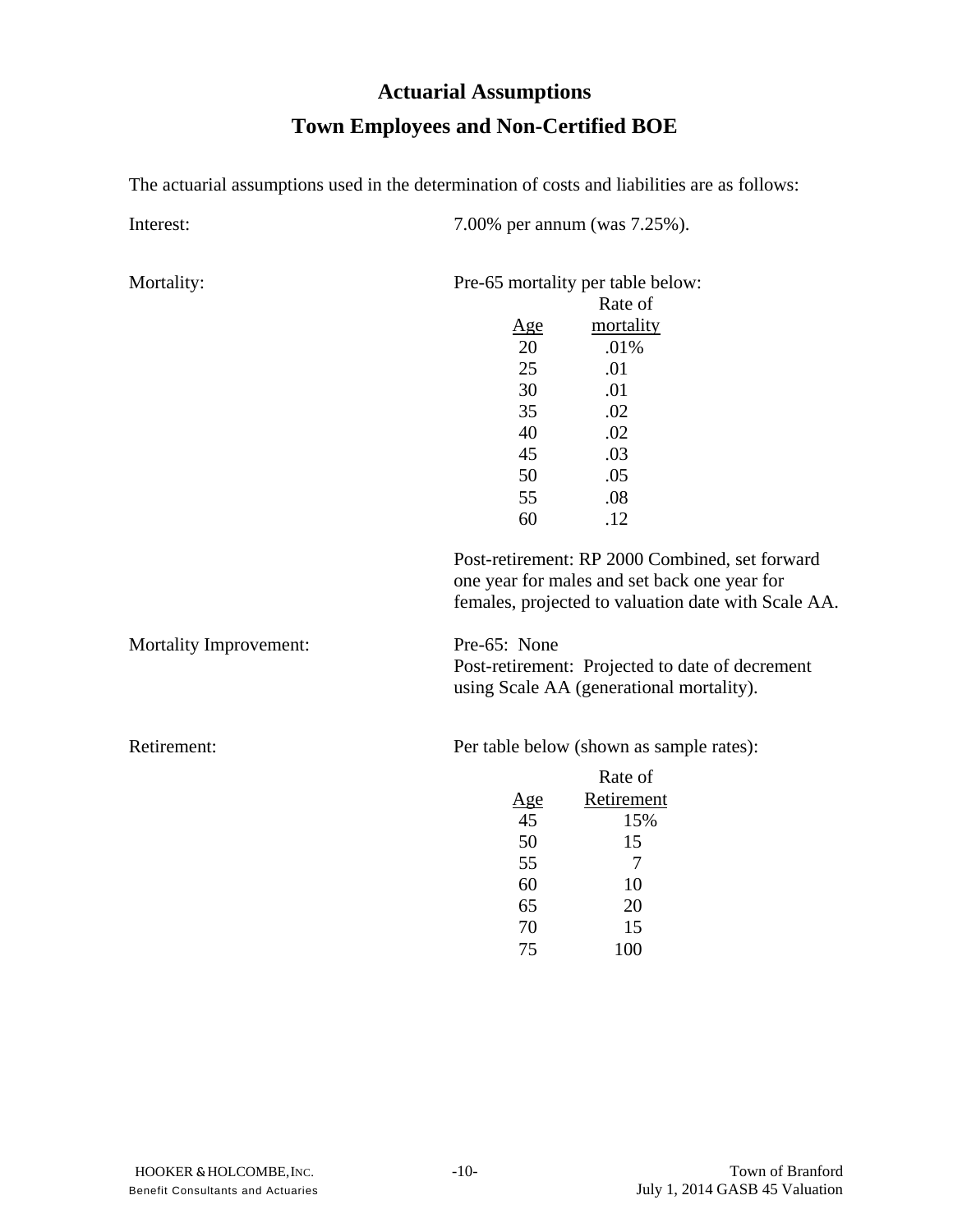### **Actuarial Assumptions Town Employees and Non-Certified BOE (cont.)**

| Withdrawal rates:                    | Annual rates of withdrawal per table below (shown)<br>at sample ages):  |                                                   |                                                                                                  |
|--------------------------------------|-------------------------------------------------------------------------|---------------------------------------------------|--------------------------------------------------------------------------------------------------|
|                                      | <u>Age</u><br>20<br>30<br>40<br>50<br>60                                | <u>Male</u><br>18.0%<br>12.0<br>7.5<br>5.0<br>5.0 | Female<br>20.0%<br>15.0<br>10.0<br>5.0<br>5.0                                                    |
| <b>Additional Assumptions:</b>       | 70% of males and 60% of females assumed<br>younger than their husbands. |                                                   | married with wives assumed to be three years                                                     |
| Medical inflation:                   | ultimate rate of 5.0% for 2018 and later.                               |                                                   | 9.0% for 2014, decreasing 1% per year, to an                                                     |
|                                      | later.)                                                                 |                                                   | (Changed from 9.0% for 2012, decreasing 1% per<br>year, to an ultimate rate of 5.0% for 2016 and |
| Aging Rates effect on Medical Costs: | Age<br>$20 - 24$<br>$25 - 29$<br>$30 - 34$                              |                                                   | $\frac{\%}{Yr}$ . Increase<br>1.5%<br>1.8<br>2.1                                                 |

| $1.5ms$ rates effect on meanear esses. | <u>ده د م</u> | $\overline{0}$ |
|----------------------------------------|---------------|----------------|
|                                        | $20 - 24$     | 1.5%           |
|                                        | $25 - 29$     | 1.8            |
|                                        | $30 - 34$     | 2.1            |
|                                        | $35 - 39$     | 2.4            |
|                                        | $40 - 44$     | 2.7            |
|                                        | $45 - 49$     | 3.0            |
|                                        | $50 - 54$     | 3.3            |
|                                        | $55 - 59$     | 3.6            |
|                                        | $60 - 64$     | 4.2            |
|                                        | $65 - 69$     | 3.0            |
|                                        | $70 - 74$     | 2.5            |
|                                        | $75 - 79$     | 2.0            |
|                                        | $80 - 84$     | 1.0            |
|                                        | $85 - 89$     | 0.5            |
|                                        | $90 - 90$     | 0.0            |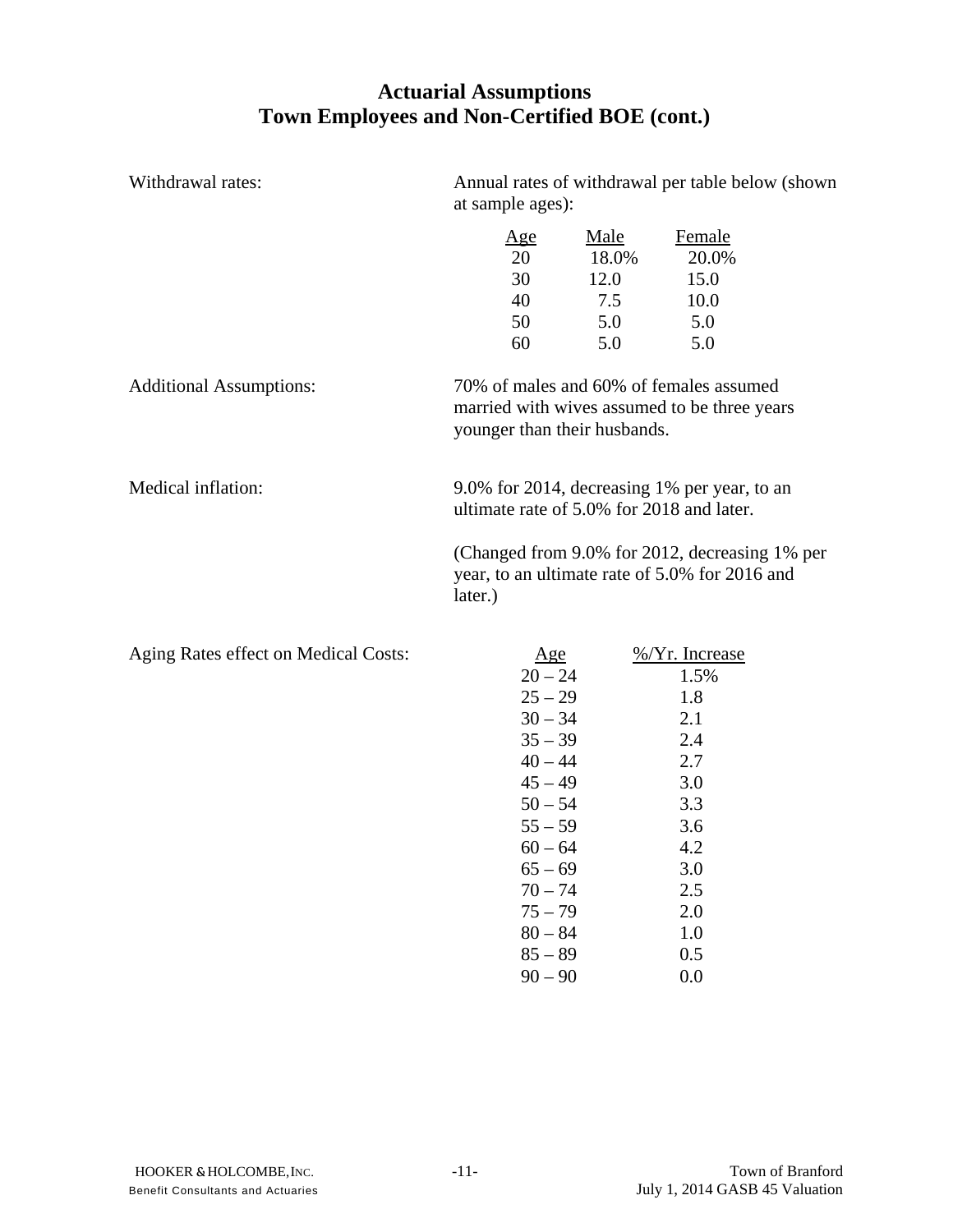### **Actuarial Assumptions Town Employees and Non-Certified BOE (cont.)**

Percentage of Actives Eligible at Retirement who continue with Medical Coverage: 100%.

| Medical premiums: |                               |                 | <b>Employee</b>    |
|-------------------|-------------------------------|-----------------|--------------------|
|                   |                               | <b>Employee</b> | <b>Plus Spouse</b> |
|                   | Town                          |                 |                    |
|                   | <b>Century Preferred</b>      | \$827.63        | \$1,655.19         |
|                   | H.S.A                         | 727.44          | 1,454.81           |
|                   | <b>BOE Non-Certified</b>      |                 |                    |
|                   | <b>Blue Care</b>              | \$744.08        | \$1,489.18         |
|                   | Century Preferred \$15        | 777.17          | 1,555.44           |
|                   | <b>Century Preferred \$20</b> | 770.77          | 1,542.63           |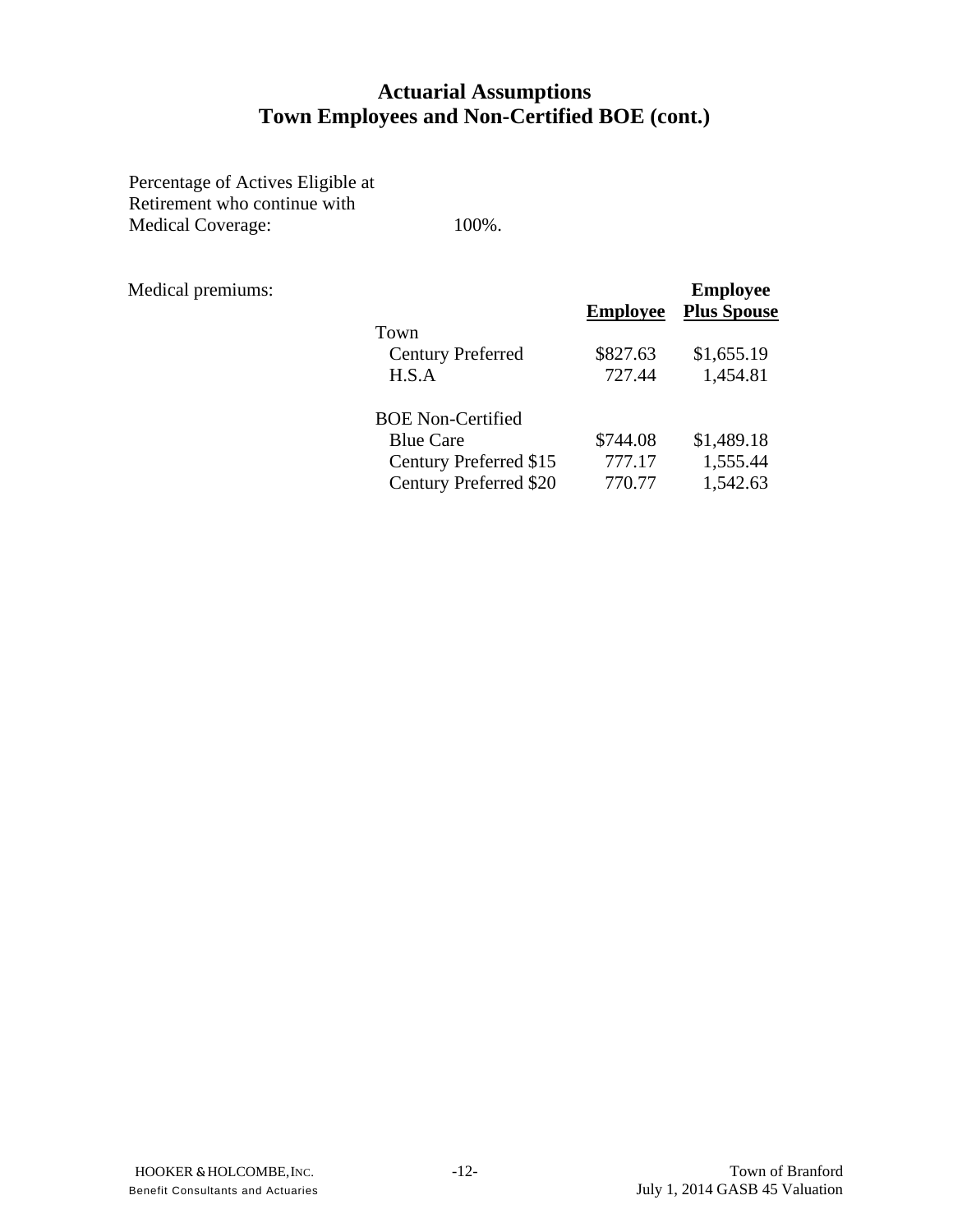### **Actuarial Assumptions Police**

The actuarial assumptions used in the determination of costs and liabilities are as follows:

Interest: 7.00% per annum (was 7.25%).

Mortality: Pre-65 mortality per table below:

|            | Rate of   |
|------------|-----------|
| <u>Age</u> | mortality |
| 20         | .01%      |
| 25         | .01       |
| 30         | .01       |
| 35         | .02       |
| 40         | .02       |
| 45         | .03       |
| 50         | .05       |
| 55         | .08       |
| 60         | .12       |
| 65         | .20       |

 Post-retirement: RP 2000 Combined, set forward one year for males and set back one year for females, projected to the valuation date with Scale AA.

 Disabled retirees: RP2000 Combined Disability Mortality  $(+5$  for males  $+1$  for females).

Mortality Improvement: Pre-65 and Disabled retirees: None

 Post-retirement: Projected to date of decrement using Scale AA (generational mortality).

Retirement: Per table below:

|     | Rate of    |
|-----|------------|
| Age | retirement |
| 45  | 25%        |
| 50  | 20         |
| 55  | 12         |
| 60  | 20         |
| 65  | 100        |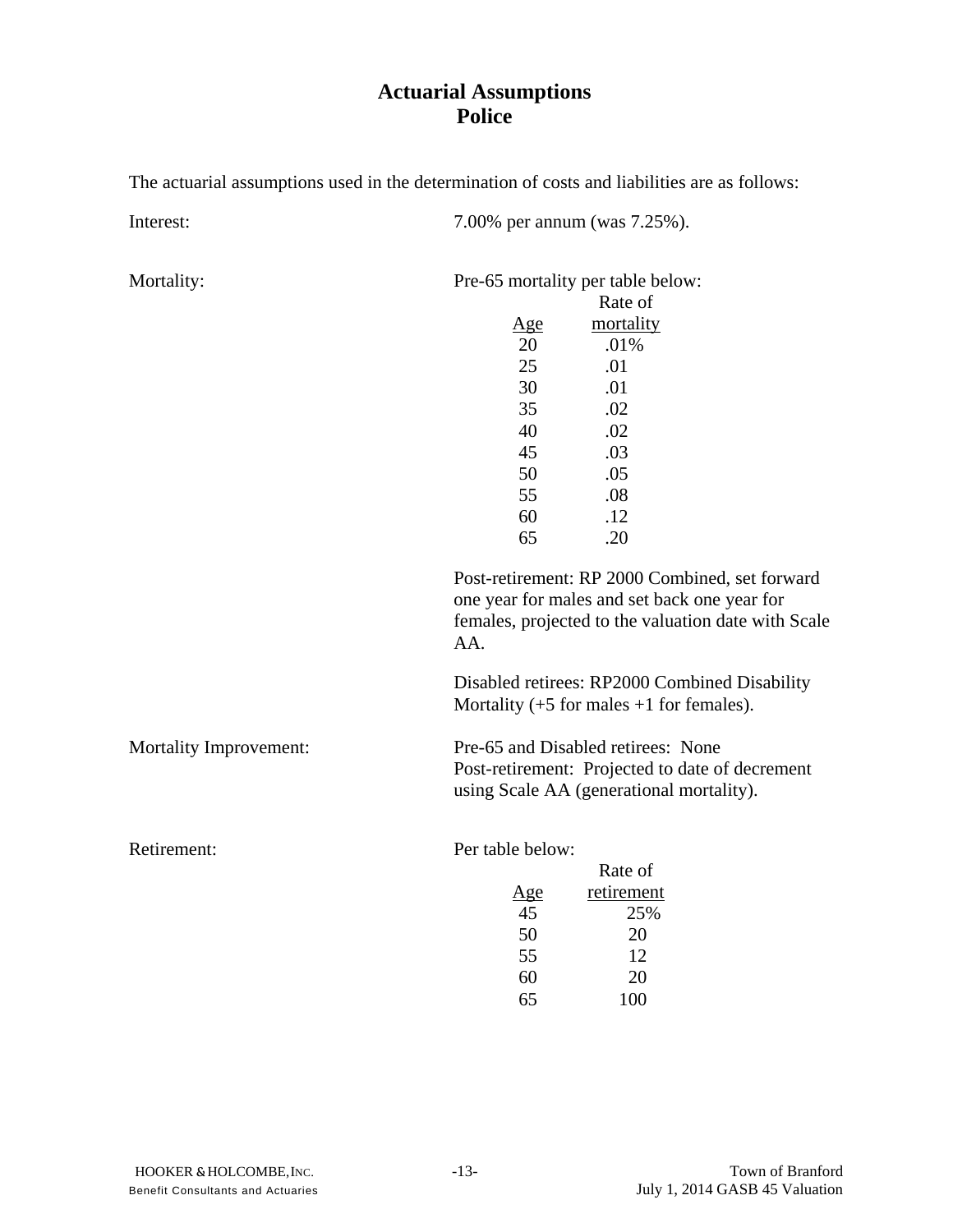### **Actuarial Assumptions Police (cont.)**

| Withdrawal rates:              | Annual rates of withdrawal per table below (shown<br>at sample ages):  |                                                                                                  |  |  |
|--------------------------------|------------------------------------------------------------------------|--------------------------------------------------------------------------------------------------|--|--|
|                                | <u>Age</u>                                                             | Rate of withdrawal                                                                               |  |  |
|                                | 20                                                                     | 7.00%                                                                                            |  |  |
|                                | 30                                                                     | 3.00                                                                                             |  |  |
|                                | 40                                                                     | 2.00                                                                                             |  |  |
|                                | 50                                                                     | 0.00                                                                                             |  |  |
| Service-connected disability:  | Annual rates of disability per table below (shown)<br>at sample ages): |                                                                                                  |  |  |
|                                | <u>Age</u>                                                             | Rate of disability                                                                               |  |  |
|                                | 20                                                                     | .11%                                                                                             |  |  |
|                                | 30                                                                     | .15                                                                                              |  |  |
|                                | 40                                                                     | .32                                                                                              |  |  |
|                                | 50                                                                     | 1.11                                                                                             |  |  |
|                                | 60                                                                     | 6.88                                                                                             |  |  |
| <b>Additional Assumptions:</b> | younger than their husbands.                                           | 70% of males and 60% of females are assumed<br>married with wives assumed to be three years      |  |  |
| Medical inflation:             |                                                                        | 9.0% for 2014, decreasing 1% per year, to an<br>ultimate rate of 5.0% for 2018 and later.        |  |  |
|                                | later.)                                                                | (Changed from 9.0% for 2012, decreasing 1% per<br>year, to an ultimate rate of 5.0% for 2016 and |  |  |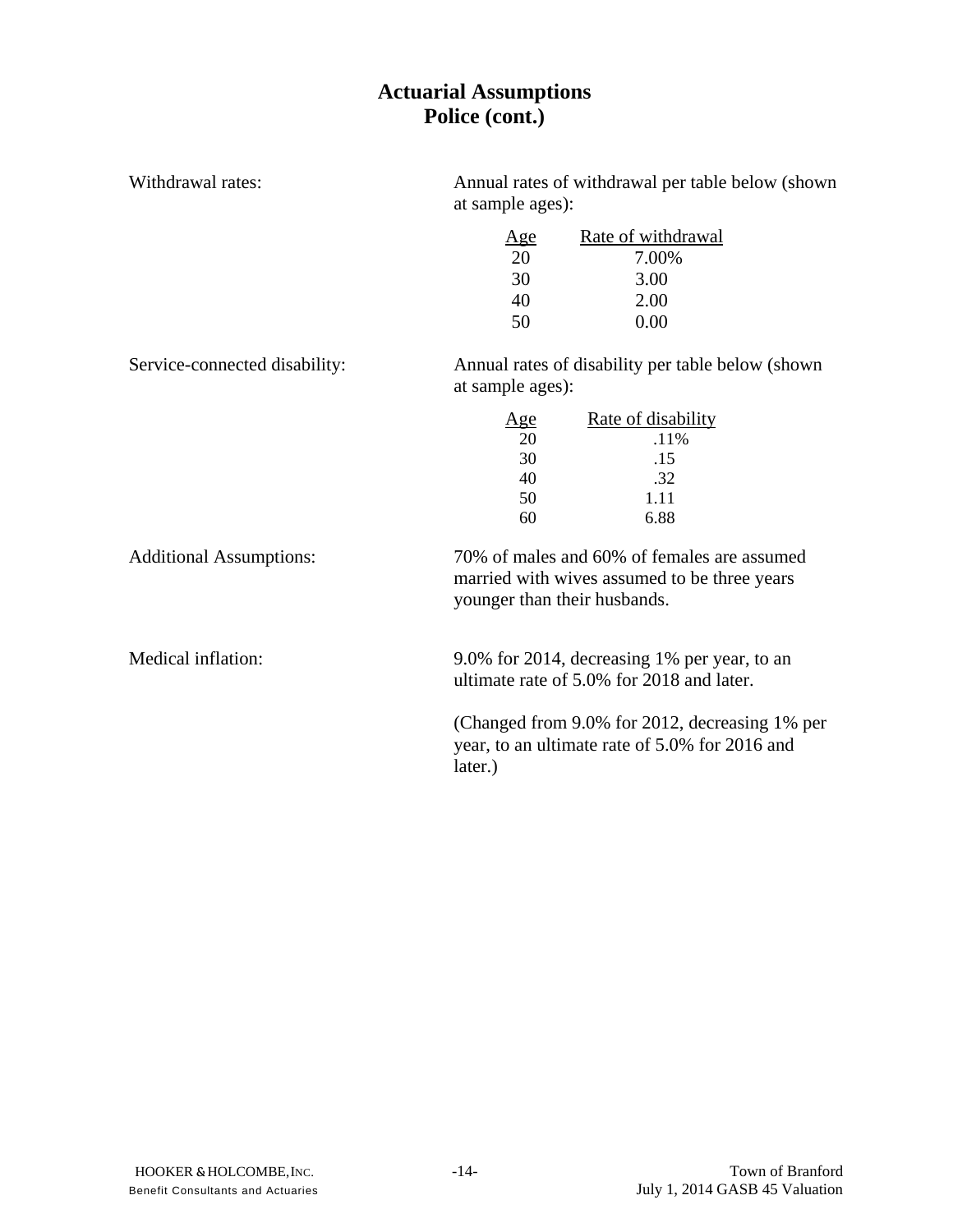### **Actuarial Assumptions Police (cont.)**

| Aging Rates effect on Medical Costs: | Age       | %/Yr. Increase |
|--------------------------------------|-----------|----------------|
|                                      | $20 - 24$ | 1.5%           |
|                                      | $25 - 29$ | 1.8            |
|                                      | $30 - 34$ | 2.1            |
|                                      | $35 - 39$ | 2.4            |
|                                      | $40 - 44$ | 2.7            |
|                                      | $45 - 49$ | 3.0            |
|                                      | $50 - 54$ | 3.3            |
|                                      | $55 - 59$ | 3.6            |
|                                      | $60 - 64$ | 4.2            |
|                                      | $65 - 69$ | 3.0            |
|                                      | $70 - 74$ | 2.5            |
|                                      | $75 - 79$ | 2.0            |
|                                      | $80 - 84$ | 1.0            |
|                                      | $85 - 89$ | 0.5            |
|                                      | $90 - 90$ | 0.0            |

Percentage of Actives Eligible at Retirement who continue with Medical: Coverage: 100%.

Medical premiums:

| Medical premiums: |                          |                 | <b>Employee</b>    |
|-------------------|--------------------------|-----------------|--------------------|
|                   |                          | <b>Employee</b> | <b>Plus Spouse</b> |
|                   | <b>Century Preferred</b> | \$847.70        | \$1,695.52         |
|                   | H.S.A.                   | 805.97          | 1,611.85           |
|                   | Plan F                   | 635.35          | 1,270.30           |
|                   | Dental                   | 31.90           | 63.79              |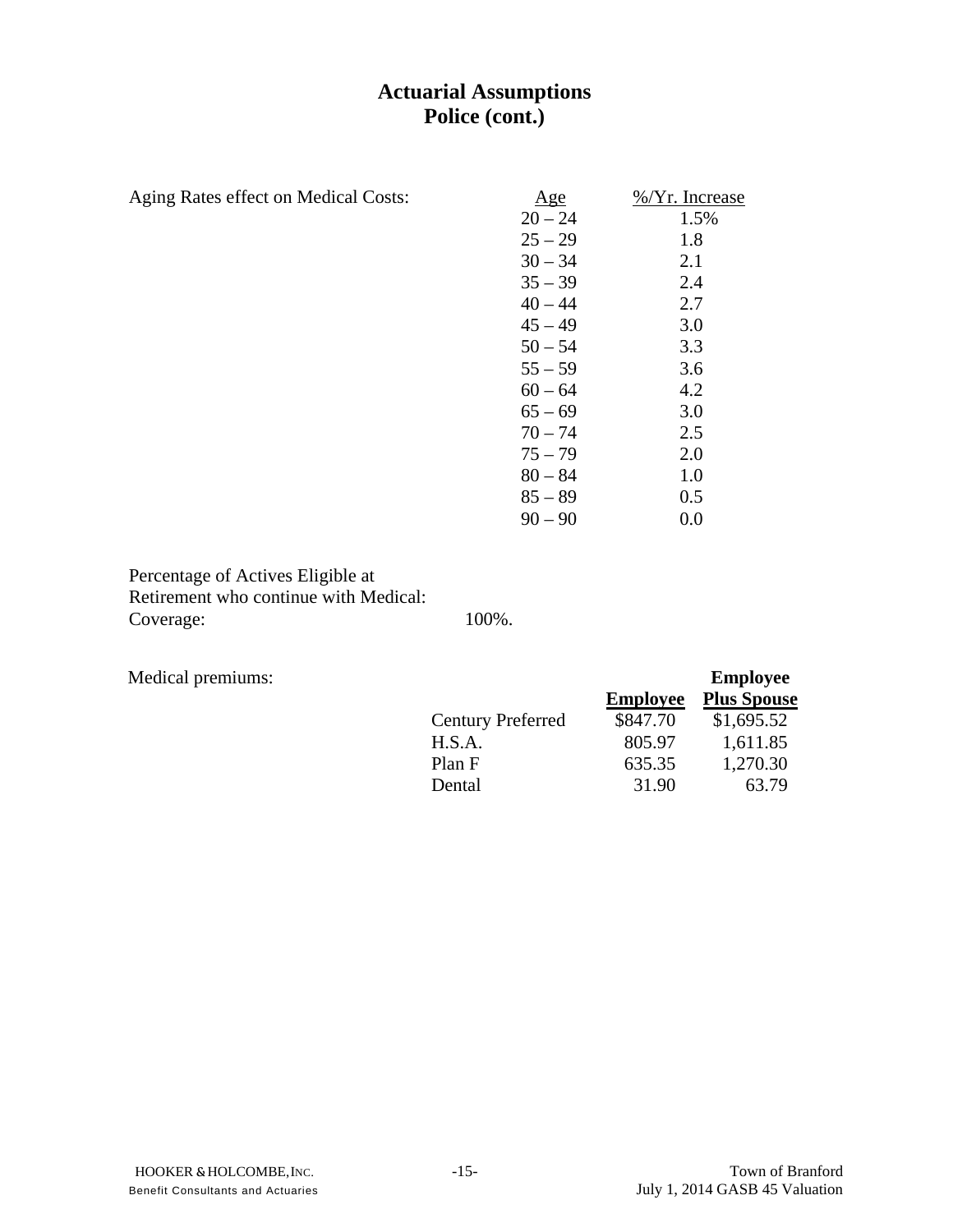### **Actuarial Assumptions Fire**

The actuarial assumptions used in the determination of costs and liabilities are as follows:

Interest: 7.00% per annum (was 7.25%).

Mortality: Pre-65 mortality per table below:

|            | Rate of   |
|------------|-----------|
| <u>Age</u> | mortality |
| 20         | .01%      |
| 25         | .01       |
| 30         | .01       |
| 35         | .02       |
| 40         | .02       |
| 45         | .03       |
| 50         | .05       |
| 55         | .08       |
| 60         | .12       |
| 65         | .20       |

 Post-retirement: RP 2000 Combined, set forward one year for males and set back one year for females, projected to the valuation date with Scale AA.

 Disabled retirees: RP2000 Combined Disability Mortality  $(+5$  for males  $+1$  for females).

Mortality Improvement: Pre-65 and Disabled retirees: None

 Post-retirement: Projected to date of decrement using Scale AA (generational mortality).

Retirement: Per table below:

|     | Rate of    |
|-----|------------|
| Age | retirement |
| 45  | 25%        |
| 50  | 20         |
| 55  | 12         |
| 60  | 20         |
| 65  | 100        |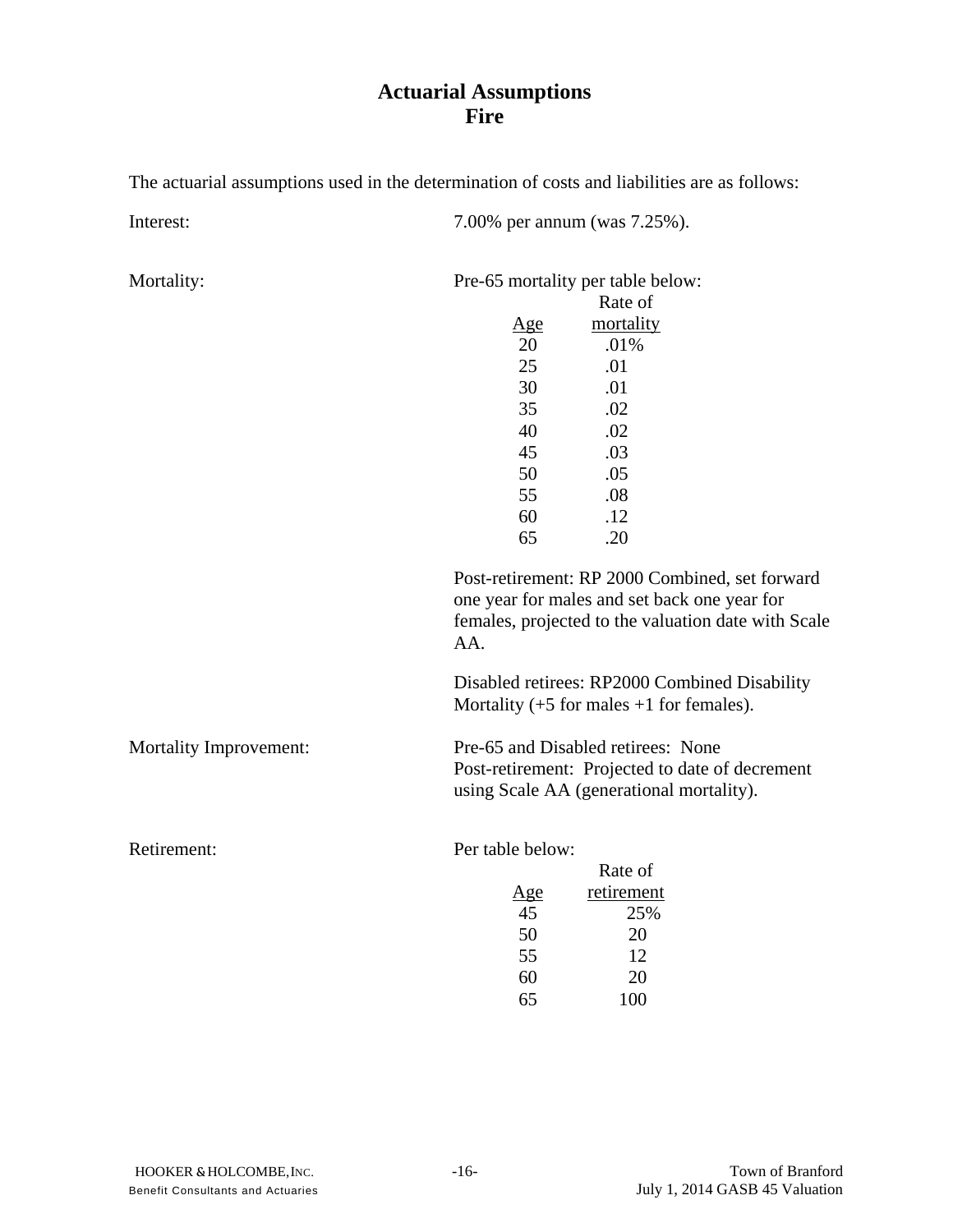### **Actuarial Assumptions Fire (cont.)**

| Withdrawal rates:              | Annual rates of withdrawal per table below (shown<br>at sample ages): |                                                                                                  |  |  |
|--------------------------------|-----------------------------------------------------------------------|--------------------------------------------------------------------------------------------------|--|--|
|                                | <u>Age</u>                                                            | Rate of withdrawal                                                                               |  |  |
|                                | 20                                                                    | 7.00%                                                                                            |  |  |
|                                | 30                                                                    | 5.00                                                                                             |  |  |
|                                | 40                                                                    | 2.00                                                                                             |  |  |
|                                | 50                                                                    | 0.00                                                                                             |  |  |
| Service-connected disability:  | Annual rates of disability per table below (shown<br>at sample ages): |                                                                                                  |  |  |
|                                | Age                                                                   | <u>Rate of disability</u>                                                                        |  |  |
|                                | 20                                                                    | .11%                                                                                             |  |  |
|                                | 30                                                                    | .15                                                                                              |  |  |
|                                | 40                                                                    | .32                                                                                              |  |  |
|                                | 50                                                                    | 1.11                                                                                             |  |  |
|                                | 60                                                                    | 6.88                                                                                             |  |  |
| <b>Additional Assumptions:</b> | younger than their husbands.                                          | 70% of males and 60% of females are assumed<br>married with wives assumed to be three years      |  |  |
| Medical inflation:             |                                                                       | 9.0% for 2014, decreasing 1% per year, to an<br>ultimate rate of 5.0% for 2018 and later.        |  |  |
|                                | later.)                                                               | (Changed from 9.0% for 2012, decreasing 1% per<br>year, to an ultimate rate of 5.0% for 2016 and |  |  |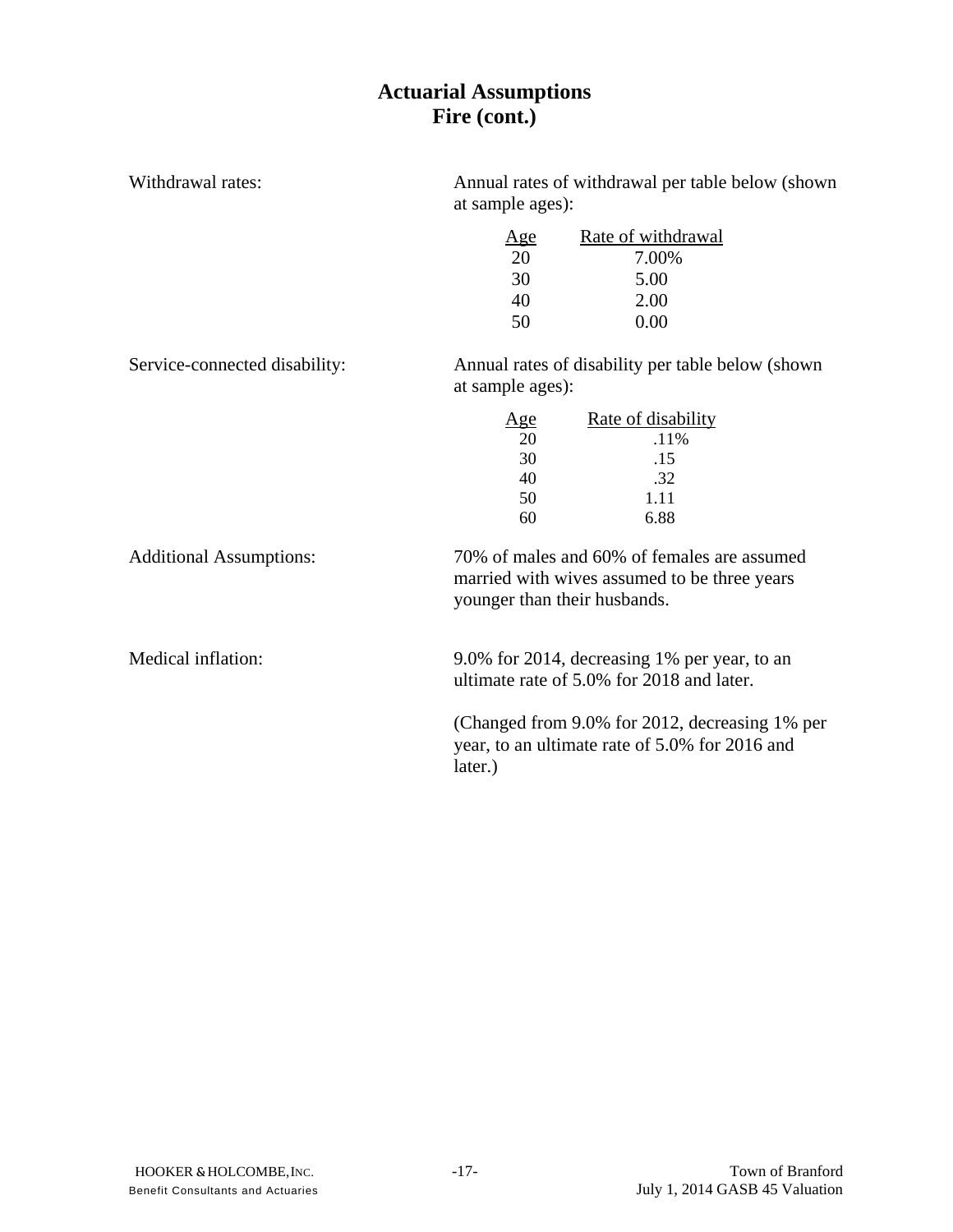### **Actuarial Assumptions Fire (cont.)**

| Aging Rates effect on Medical Costs: | Age       | %/Yr. Increase |
|--------------------------------------|-----------|----------------|
|                                      | $20 - 24$ | 1.5%           |
|                                      | $25 - 29$ | 1.8            |
|                                      | $30 - 34$ | 2.1            |
|                                      | $35 - 39$ | 2.4            |
|                                      | $40 - 44$ | 2.7            |
|                                      | $45 - 49$ | 3.0            |
|                                      | $50 - 54$ | 3.3            |
|                                      | $55 - 59$ | 3.6            |
|                                      | $60 - 64$ | 4.2            |
|                                      | $65 - 69$ | 3.0            |
|                                      | $70 - 74$ | 2.5            |
|                                      | $75 - 79$ | 2.0            |
|                                      | $80 - 84$ | 1.0            |
|                                      | $85 - 89$ | 0.5            |
|                                      | $90 - 90$ | 0.0            |

Percentage of Actives Eligible at Retirement who continue with Medical: Coverage: 100%.

Medical premiums:

| Medical premiums: |                          |                 | <b>Employee</b>    |
|-------------------|--------------------------|-----------------|--------------------|
|                   |                          | <b>Employee</b> | <b>Plus Spouse</b> |
|                   | <b>Century Preferred</b> | \$827.63        | \$1,655.19         |
|                   | H.S.A.                   | 727.44          | 1,454.81           |
|                   | Plan F                   | 635.15          | 1,270.30           |
|                   | Dental                   | 31.90           | 63.79              |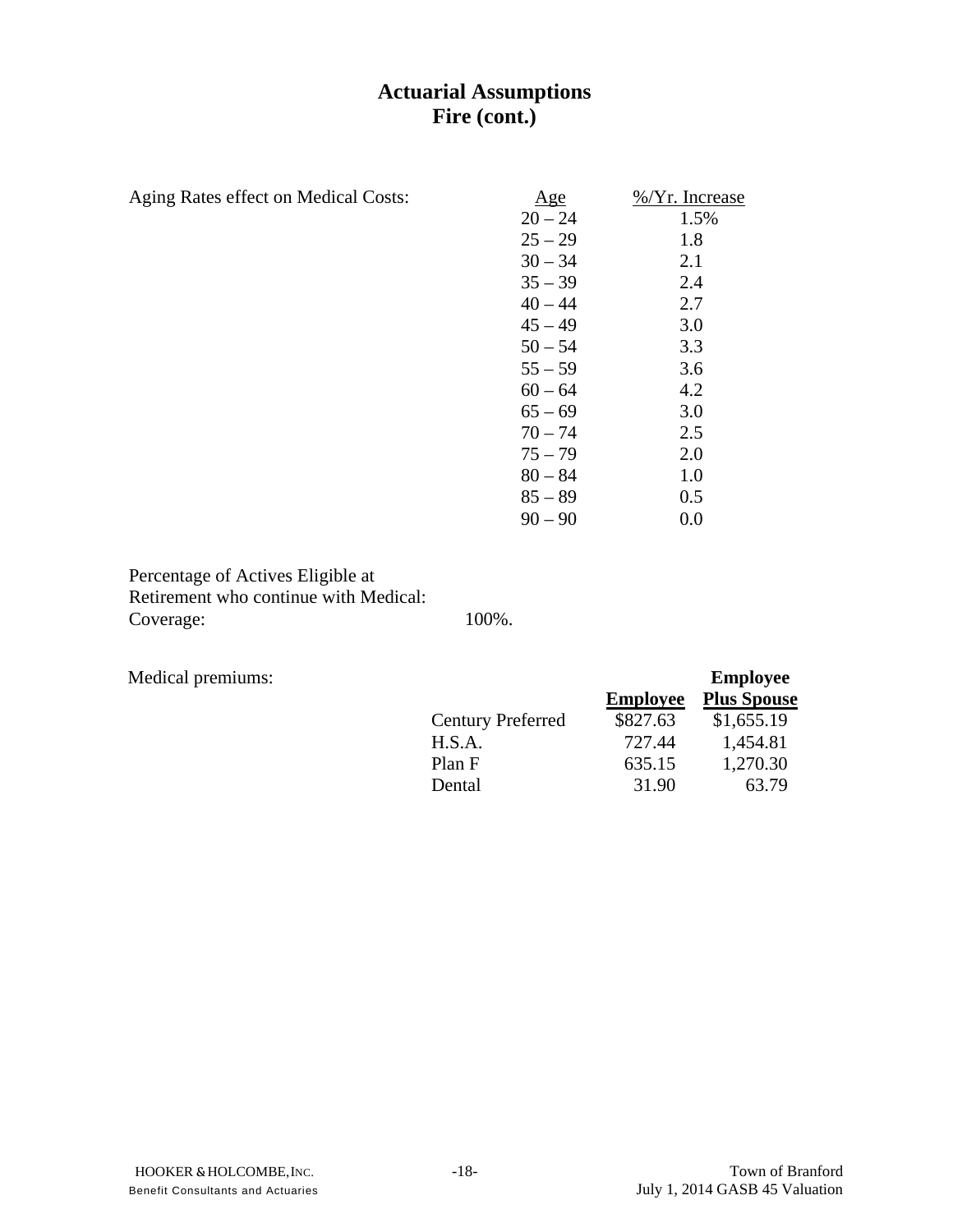# **Actuarial Assumptions Certified BOE**

The actuarial assumptions used in the determination of costs and liabilities are as follows:

Interest: 7.00% per annum (changed from 7.25%). Mortality: Pre-65 Mortality: RP-2000 Generational Combined projected to valuation date with Scale AA. Post-65 Mortality: Teacher's Retirement Post-retirement Mortality projected to valuation date with Scale AA. Mortality Improvement: Projected to date of decrement using Scale AA (generational mortality).

Assumed Rates of Retirement: (from CT State TRS 2012 Retiree Healthcare Plan Actuarial Valuation)

|            |             | Eligible for Normal |                     | Eligible for Early |  |
|------------|-------------|---------------------|---------------------|--------------------|--|
|            | (Unreduced) |                     | (Reduced)           |                    |  |
|            |             | Retirement Age 60   |                     | Retirement Age 55  |  |
|            |             | and 20 Yrs. Svc. or | and 20 Yrs. Svc. or |                    |  |
|            |             | 35 Yrs. Svc.        |                     | 25 Yrs. Svc.       |  |
| <u>Age</u> | Male        | Female              | Male                | Female             |  |
| $50-$      | 27.5%       | 15.0%               | 2.0%                | 2.0%               |  |
| 51         |             |                     |                     |                    |  |
| 52         | 27.5        | 15.0                | 3.0                 | 3.0                |  |
| 53         | 27.5        | 15.0                | 3.0                 | 4.0                |  |
| 54         | 27.5        | 15.0                | 4.5                 | 5.0                |  |
| 55         | 38.5        | 30.0                | 4.5                 | 6.0                |  |
| 56         | 38.5        | 30.0                | 7.0                 | 8.5                |  |
| 57         | 38.5        | 30.0                | 10.0                | 9.5                |  |
| 58         | 38.5        | 30.0                | 11.0                | 10.0               |  |
| 59         | 38.5        | 30.0                | 12.0                | 10.0               |  |
| 60         | 22.0        | 20.0                |                     |                    |  |
| $61 -$     | 25.3        | 22.5                |                     |                    |  |
| 62         |             |                     |                     |                    |  |
| 63-        | 27.5        | 22.5                |                     |                    |  |
| 64         |             |                     |                     |                    |  |
| 65         | 36.3        | 30.0                |                     |                    |  |
| 66-        | 27.5        | 30.0                |                     |                    |  |
| 69         |             |                     |                     |                    |  |
| $70-$      | 100.0       | 40.0                |                     |                    |  |
| 79         |             |                     |                     |                    |  |
| 80         | 100.0       | 100.0               |                     |                    |  |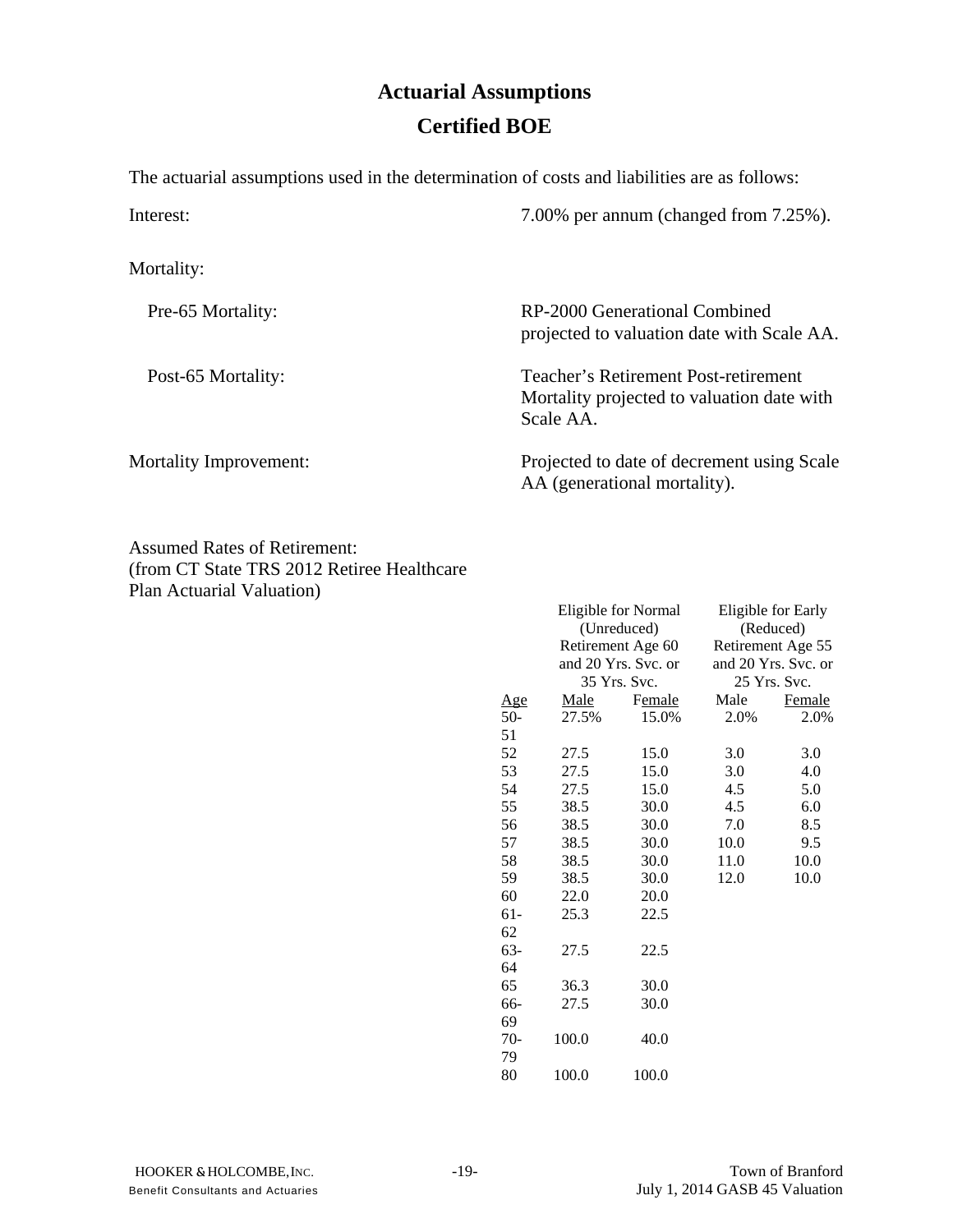# **Actuarial Assumptions Certified BOE (cont.)**

| <b>Service-Based Withdrawal Rates:</b><br>(from CT State TRS 2012 Retiree Healthcare<br>Plan Actuarial Valuation) |         | Service<br>$0 - 1$<br>$1-2$<br>$2 - 3$<br>$3-4$<br>$4 - 5$<br>$5 - 6$<br>$6 - 7$<br>$7 - 8$<br>8-9<br>$9-10$<br>$10 +$ | Male<br><u>Rate</u><br>.1400<br>.0850<br>.0550<br>.0450<br>.0350<br>.0250<br>.0240<br>.0230<br>.0220<br>.0210<br>use age-related rates | Female<br><u>Rate</u><br>.1200<br>.0900<br>.0700<br>.0600<br>.0550<br>.0500<br>.0450<br>.0350<br>.0300<br>.0250<br>until eligible to retire |
|-------------------------------------------------------------------------------------------------------------------|---------|------------------------------------------------------------------------------------------------------------------------|----------------------------------------------------------------------------------------------------------------------------------------|---------------------------------------------------------------------------------------------------------------------------------------------|
| Sample Age-Based Withdrawal Rates:<br>(from CT State TRS 2012 Retiree Healthcare<br>Plan Actuarial Valuation)     |         | <u>Age</u><br>$25 - 37$<br>40<br>45<br>50<br>55<br>$59+$                                                               | Male<br>Rate<br>.0120<br>.0120<br>.0126<br>.0196<br>.0276<br>.0300                                                                     | Female<br><u>Rate</u><br>.0350<br>.0230<br>.0140<br>.0125<br>.0160<br>.0190                                                                 |
| Non-service-connected disability:                                                                                 |         | No disability assumed                                                                                                  |                                                                                                                                        |                                                                                                                                             |
| <b>Additional Assumptions:</b>                                                                                    |         | younger than their husbands.                                                                                           |                                                                                                                                        | 50% of males and 50% of females assumed<br>married with wives assumed to be three years                                                     |
| Medical inflation:                                                                                                |         |                                                                                                                        | ultimate rate of 5.0% for 2018 and later.                                                                                              | 9.0% for 2014, decreasing 1% per year, to an                                                                                                |
|                                                                                                                   | later.) |                                                                                                                        |                                                                                                                                        | (Changed from 9% for 2012, decreasing 1% per<br>year, to an ultimate rate of 5.0% for 2016 and                                              |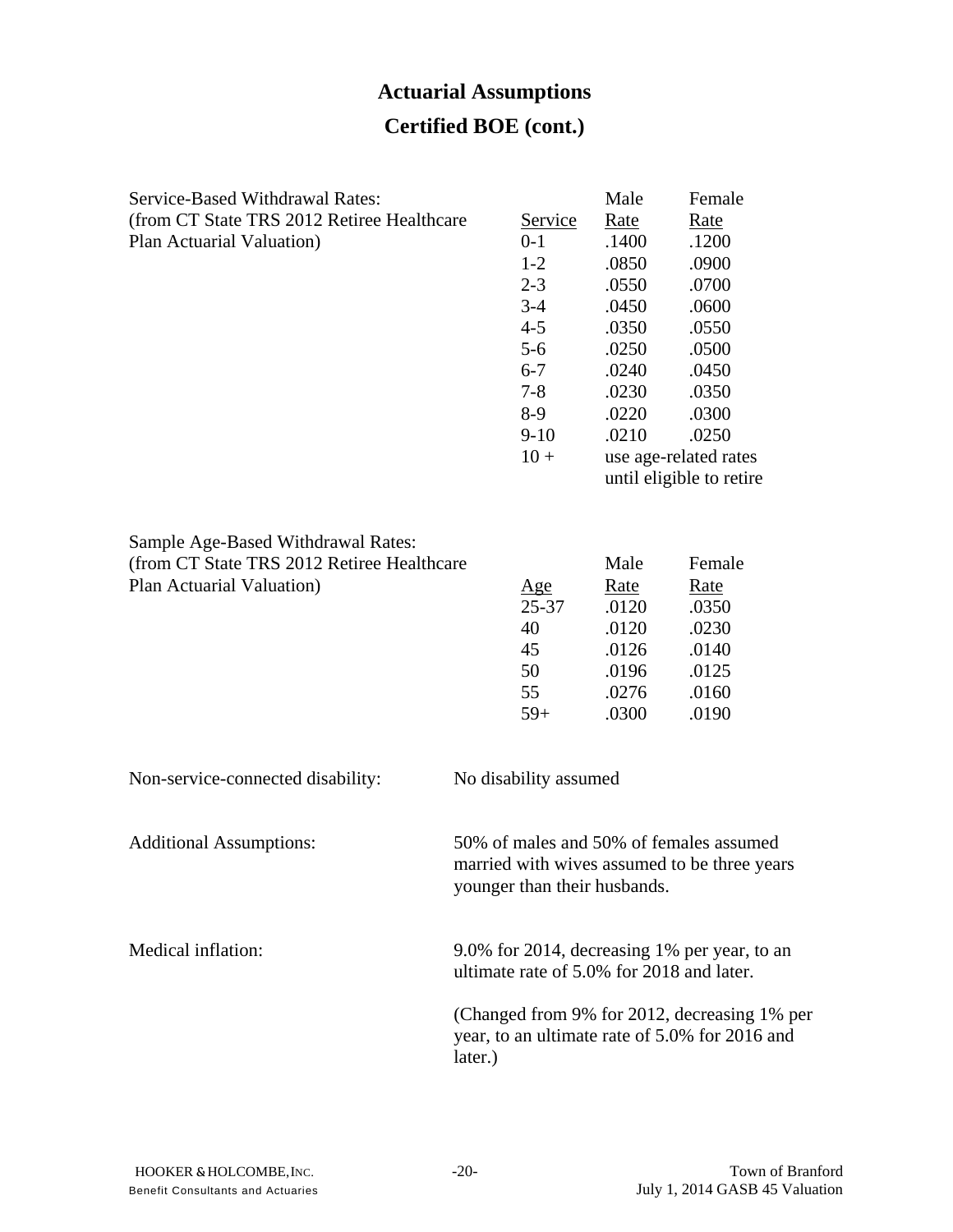# **Actuarial Assumptions Certified BOE (cont.)**

| Aging Rates effect on Medical Costs:                                                |                               | Age                    | %/Yr. Increase          |                                       |
|-------------------------------------------------------------------------------------|-------------------------------|------------------------|-------------------------|---------------------------------------|
|                                                                                     |                               | $20 - 24$              | 1.5%                    |                                       |
|                                                                                     |                               | $25 - 29$              | 1.8                     |                                       |
|                                                                                     |                               | $30 - 34$              | 2.1                     |                                       |
|                                                                                     |                               | $35 - 39$              | 2.4                     |                                       |
|                                                                                     |                               | $40 - 44$              | 2.7                     |                                       |
|                                                                                     |                               | $45 - 49$              | 3.0<br>3.3              |                                       |
|                                                                                     |                               | $50 - 54$<br>$55 - 59$ | 3.6                     |                                       |
|                                                                                     |                               | $60 - 64$              | 4.2                     |                                       |
|                                                                                     |                               | $65 - 69$              | 3.0                     |                                       |
|                                                                                     |                               | $70 - 74$              | 2.5                     |                                       |
|                                                                                     |                               | $75 - 79$              | 2.0                     |                                       |
|                                                                                     |                               | $80 - 84$              | 1.0                     |                                       |
|                                                                                     |                               | $85 - 89$              | 0.5                     |                                       |
|                                                                                     |                               | $90 - 90$              | 0.0                     |                                       |
| Percentage of Actives Eligible at Retirement<br>who continue with Medical Coverage: |                               | 100%                   |                         |                                       |
| Percentage of non-Medicare eligible<br>Continuing after 65:                         |                               |                        | 20% (changed from 25%). |                                       |
| Medical premiums:                                                                   |                               |                        | <b>Single</b>           | <b>Employee</b><br><b>Plus Spouse</b> |
|                                                                                     | Administrators                |                        |                         |                                       |
|                                                                                     | Century Preferred \$25        |                        | \$804.21                | \$1,610.42                            |
|                                                                                     | Teachers                      |                        |                         |                                       |
|                                                                                     | <b>Blue Care</b>              |                        | \$746.98                | \$1,494.96                            |
|                                                                                     | Century Preferred \$20        |                        | 770.77                  | 1,542.63                              |
|                                                                                     | <b>Century Preferred Comp</b> |                        | 703.92                  | 1,408.91                              |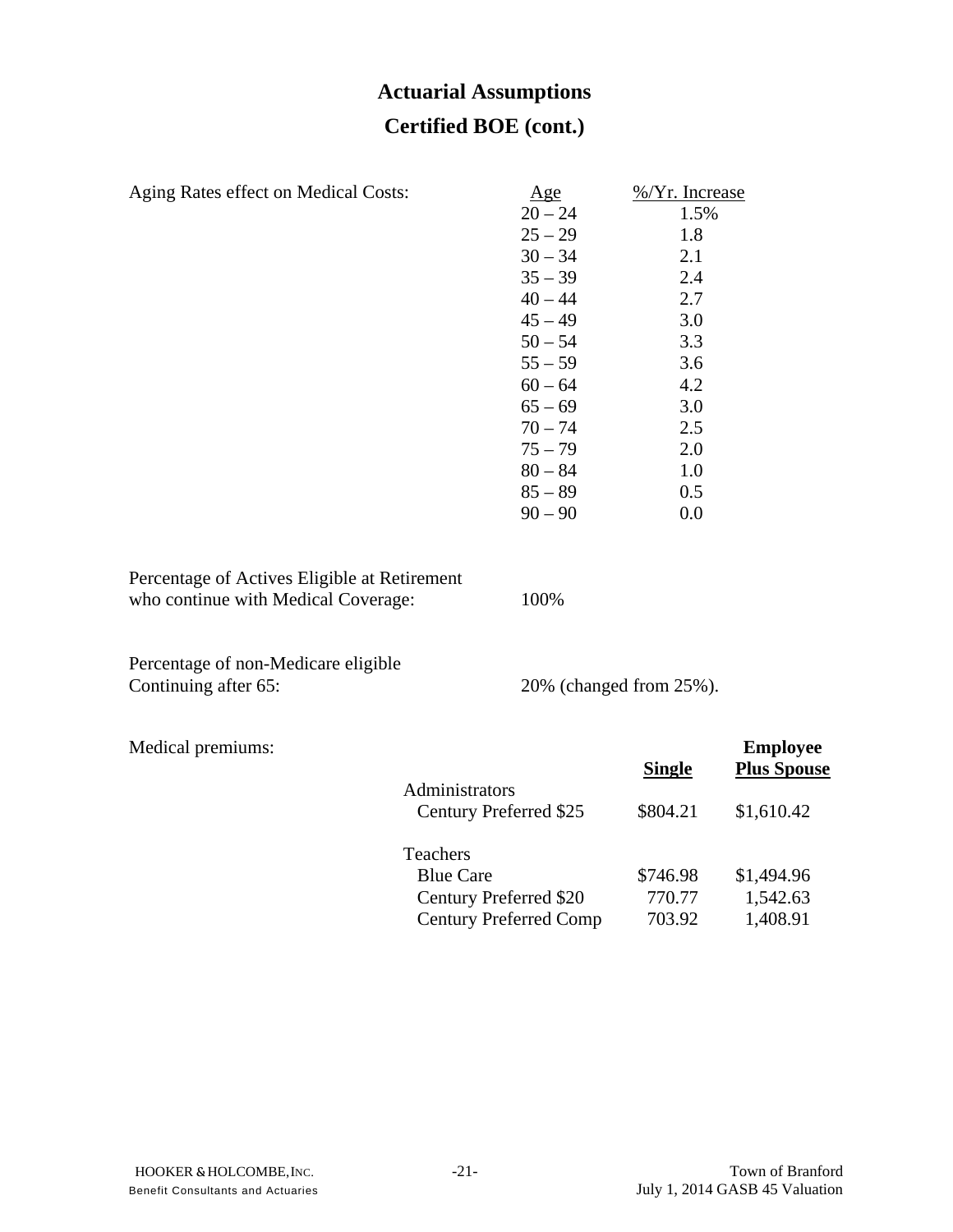# **Healthcare Reform – Patient Protection and Affordable Care Act (PPACA)**

| <b>Patient Protection and Affordable</b> |                                                                                                                                                                                                                                                                                                                                                                                                                              |  |  |
|------------------------------------------|------------------------------------------------------------------------------------------------------------------------------------------------------------------------------------------------------------------------------------------------------------------------------------------------------------------------------------------------------------------------------------------------------------------------------|--|--|
| Care Act (PPACA)                         | High Cost Plan Excise Tax ("Cadillac Tax"):<br>Effective in 2018 there will be a 40% excise tax on<br>per capita medical benefit costs in excess of certain<br>thresholds, which are \$10,200 for single coverage<br>and \$27,500 for family coverage for Medicare<br>eligible retirees. Thresholds for retirees who are<br>between ages 55 and 65 are \$11,850 and \$30,950<br>for single and family coverage respectively. |  |  |
|                                          | After 2018, the thresholds are indexed by CPI (CPI)<br>$+1\%$ in 2019 only). CPI is assumed to be 3.0% in<br>all future years.                                                                                                                                                                                                                                                                                               |  |  |
|                                          | For purposes of this valuation, this future excise<br>tax is assumed to have no impact on liabilities in<br>that retirees pay the full premium and no age<br>weighting is applied to the value of the tax.                                                                                                                                                                                                                   |  |  |
| Other Requirements of PPACA:             | For purposes of this valuation, extended coverage<br>for adult children and 100% coverage of preventive<br>care are assumed to be reflected in per capita costs.                                                                                                                                                                                                                                                             |  |  |
|                                          | For purposes of this valuation, elimination of<br>lifetime maximum benefits and removal of the<br>limits on essential healthcare are assumed to have<br>no impact on plan liabilities.                                                                                                                                                                                                                                       |  |  |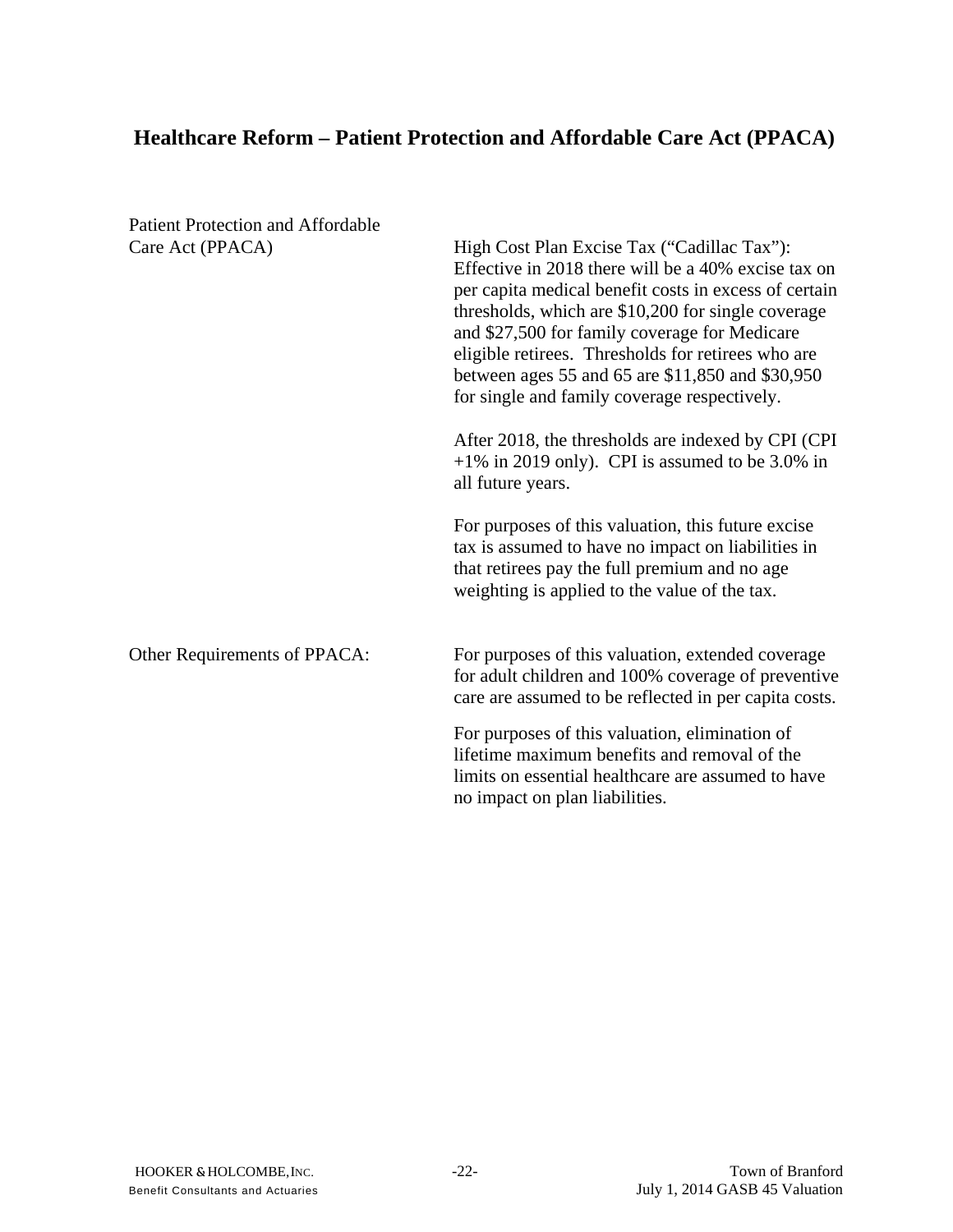# **Age-Weighted Claims Cost**

|     | Town Age-          | BOE Age-           |     | Town Age-          | <b>BOE Age-</b>    |
|-----|--------------------|--------------------|-----|--------------------|--------------------|
|     | weighted           | weighted           |     | weighted           | weighted           |
| Age | <b>Claims Cost</b> | <b>Claims Cost</b> | Age | <b>Claims Cost</b> | <b>Claims Cost</b> |
| 20  | \$4,535            | \$4,401            | 65  | \$15,237           | \$14,790           |
| 21  | 4,603              | 4,467              | 66  | 15,694             | 15,233             |
| 22  | 4,672              | 4,534              | 67  | 16,165             | 15,690             |
| 23  | 4,742              | 4,602              | 68  | 16,650             | 16,161             |
| 24  | 4,813              | 4,671              | 69  | 17,150             | 16,646             |
| 25  | 4,885              | 4,741              | 70  | 17,664             | 17,145             |
| 26  | 4,973              | 4,827              | 71  | 18,106             | 17,574             |
| 27  | 5,062              | 4,914              | 72  | 18,558             | 18,013             |
| 28  | 5,154              | 5,002              | 73  | 19,022             | 18,464             |
| 29  | 5,246              | 5,092              | 74  | 19,498             | 18,925             |
| 30  | 5,341              | 5,184              | 75  | 19,985             | 19,398             |
| 31  | 5,453              | 5,293              | 76  | 20,385             | 19,786             |
| 32  | 5,567              | 5,404              | 77  | 20,793             | 20,182             |
| 33  | 5,684              | 5,517              | 78  | 21,209             | 20,586             |
| 34  | 5,804              | 5,633              | 79  | 21,633             | 20,997             |
| 35  | 5,926              | 5,752              | 80  | 22,065             | 21,417             |
| 36  | 6,068              | 5,890              | 81  | 22,286             | 21,631             |
| 37  | 6,213              | 6,031              | 82  | 22,509             | 21,848             |
| 38  | 6,363              | 6,176              | 83  | 22,734             | 22,066             |
| 39  | 6,515              | 6,324              | 84  | 22,961             | 22,287             |
| 40  | 6,672              | 6,476              | 85  | 23,191             | 22,510             |
| 41  | 6,852              | 6,650              | 86  | 23,307             | 22,622             |
| 42  | 7,037              | 6,830              | 87  | 23,423             | 22,735             |
| 43  | 7,227              | 7,014              | 88  | 23,541             | 22,849             |
| 44  | 7,422              | 7,204              | 89  | 23,658             | 22,963             |
| 45  | 7,622              | 7,398              | 90  | 23,777             | 23,078             |
| 46  | 7,851              | 7,620              | 91  | 23,777             | 23,078             |
| 47  | 8,086              | 7,849              | 92  | 23,777             | 23,078             |
| 48  | 8,329              | 8,084              | 93  | 23,777             | 23,078             |
| 49  | 8,579              | 8,327              | 94  | 23,777             | 23,078             |
| 50  | 8,836              | 8,577              | 95  | 23,777             | 23,078             |
| 51  | 9,128              | 8,860              | 96  | 23,777             | 23,078             |
| 52  | 9,429              | 9,152              | 97  | 23,777             | 23,078             |
| 53  | 9,740              | 9,454              | 98  | 23,777             | 23,078             |
| 54  | 10,062             | 9,766              | 99  | 23,777             | 23,078             |
| 55  | 10,394             | 10,088             |     |                    |                    |
| 56  | 10,768             | 10,452             |     |                    |                    |
| 57  | 11,155             | 10,828             |     |                    |                    |
| 58  | 11,557             | 11,218             |     |                    |                    |
| 59  | 11,973             | 11,621             |     |                    |                    |
| 60  | 12,404             | 12,040             |     |                    |                    |
| 61  | 12,925             | 12,545             |     |                    |                    |
| 62  | 13,468             | 13,072             |     |                    |                    |
| 63  | 14,034             | 13,621             |     |                    |                    |
| 64  | 14,623             | 14,194             |     |                    |                    |
|     |                    |                    |     |                    |                    |